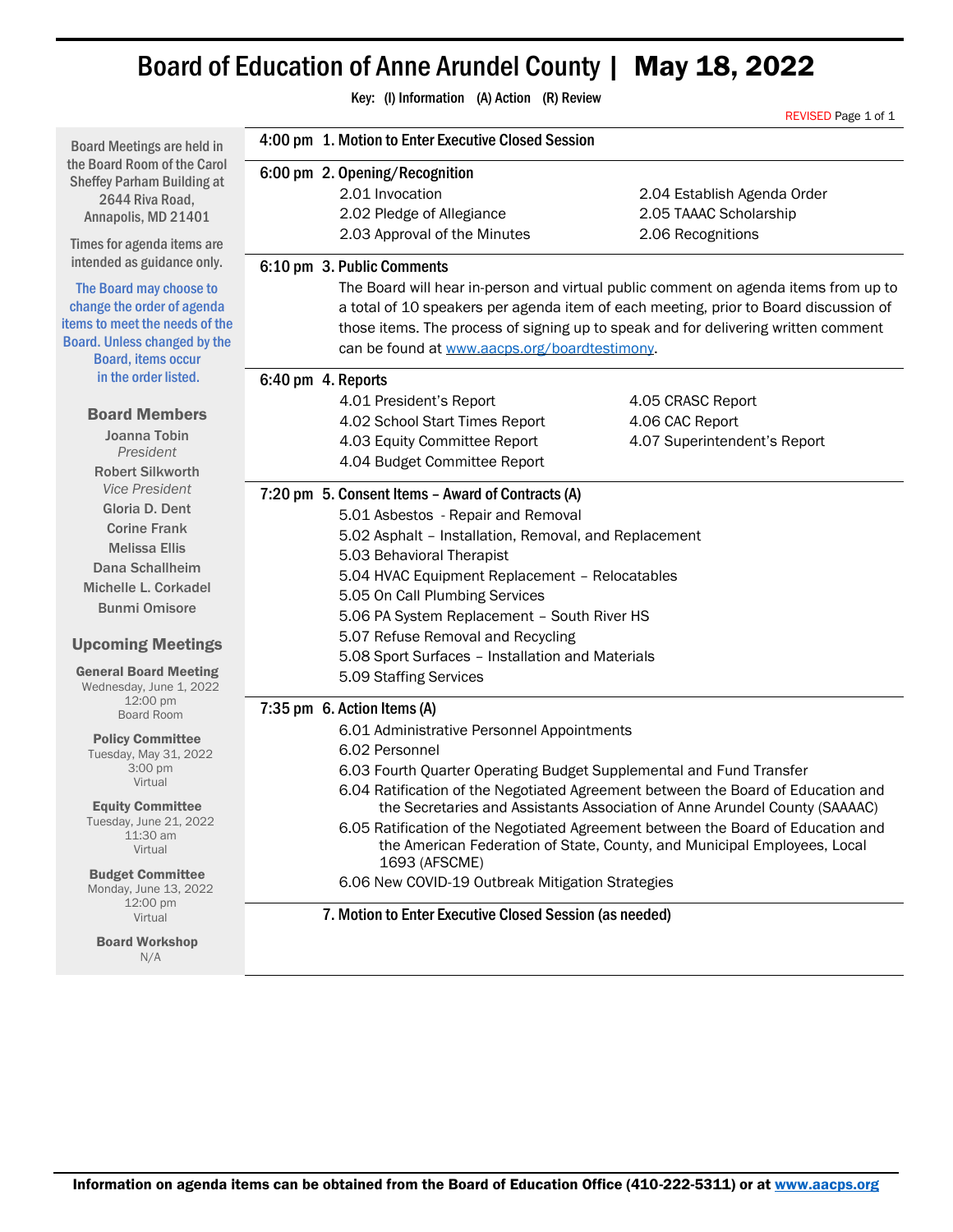The following testimony was submitted for the May 18, 2022, meeting of the Board of Education. The "…" designation indicates the cutoff of testimony due to it exceeding the word the limit. The full version of such testimony has been provided to the Board

# **ITEM 4.02 School Start Times Report**

1. Changing the school start time will negatively impact many middle school PVA students throughout the county. My very talented granddaughter will have to drop out of the program if this short-sighted plan goes through. These students' (most of whom are out of district) return bus rides can be over 1 1/2 hours on PVA days and help days. My granddaughter wouldn't get home until 7 pm! I have contacted members of this board and leaders at the county building to get straight answers on how they plan to alleviate the stress this change will cause these kids. Crickets is all I've received. Does anyone have a solution? These uniquely talented kids deserve better.

Karin Meyers Edgewater

2. You have been asked by families, staff, councilmembers, and transportation companies to delay start times until 2023-24. No one has asked you to ditch the plan; we have simply asked for a delay until you are actually ready to implement the plan. Any smart organization would see how their new system succeeds (opt-in transportation), fix the inefficiencies, and then implement the next change. This would also allow another year to secure more bus employees and continue planning so that when you implement the change, it might be successful instead of a complete and utter disaster.

I do not know why you continue to insist on this implementation from a report done in 2 019 when we now live in a completely different world trying to recover from a pandemic. Families are struggling, and changing start times will not help.

Please come to your senses and delay start time implementation until 2023-24. This will give you time to make the plan an actual success instead of crash our school system into the ground. 40 plus buses were out Friday, May 13th. Next school year is not the time for this massive change that cannot be implemented because of a lack of staff, efficiency, and planning.

Sincerely,

Elizabeth Fine

**Gambrills**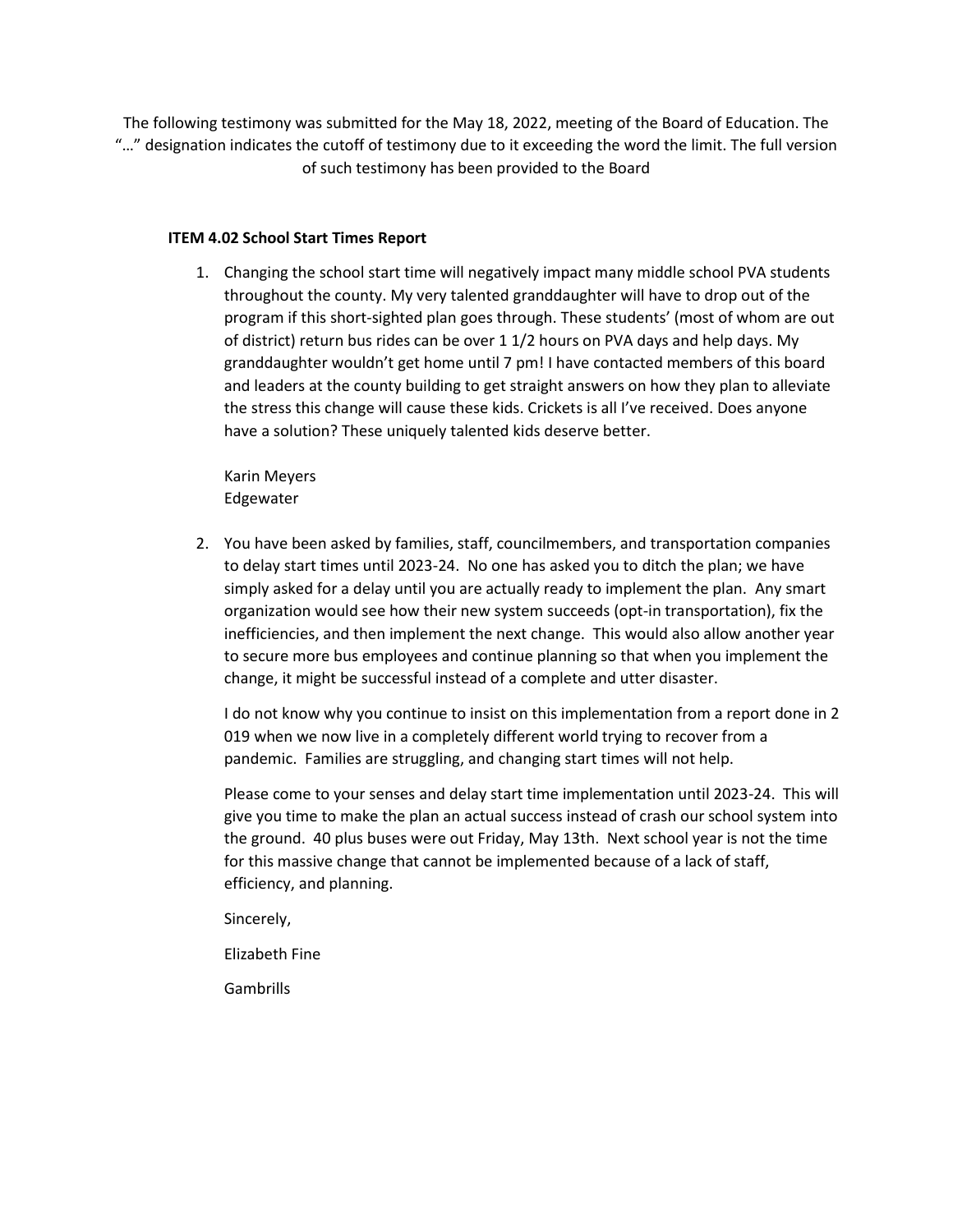### **ITEM 6.06 New COVID-19 Outbreak Mitigation Strategies**

1. I believe that the suggested mitigations strategies of wearing masks and providing tests when an outbreak is detected is a "right sized" strategy for this point in the COVID epidemic. I would like the board to re-state to teachers that we support them in staying home when they or their family members have COVID 19. Please encourage administrators to do the same. Two weeks ago my daughter was exposed by her teacher who told the class that she was feeling unwell, knew that she had covid, and was leaving right after school to go home to rest. The teacher was wearing a mask but had not been social distancing during class. I have heard other parents tell similar stories. I understand the teachers dedication, but we must do better in making them feel able to stay home when they are ill.

Alexis Guethler Severna Park

2. On February 16, 2022 this board voted to make masks optional. It has come to light that some administrators within this county are doing as they please and requiring masks to be worn under certain circumstances. This is a direct violation of a standing Board Order. This must be resolved immediately. There should be consequences for the administrators taking matters into their own hands, directly disobeying Board Orders.

Amy Willey Pasadena

3. Please do not put in any masks mandates! Our children have suffered enough from the choices, including masking, that have been made in the past few years. Learning loss has been proven! My child needs to be able to breath and see faces to learn. Masking only does her harm. She is still trying to catch up on the learning loss she has already suffered and the emotional toll these mandates have caused. She needs to see her teachers faces to learn the correct pronunciation of words. She needs to see the expressions on her peers faces to learn proper socialization. She needs to not have emotional stress added on by more covid mandates. Please vote no to all mask mandates.

Crystal Clarke Annapolis

4. This is a ridiculous policy and a step in the wrong direction. This policy will not protect anyone, as studies have proven masks do nothing to stop the spread of the latest variants of covid. Stop the fear mongering and allow our children to be kids! 5% and everyone wears masks? If parents are still afraid of covid, then allow them to mask their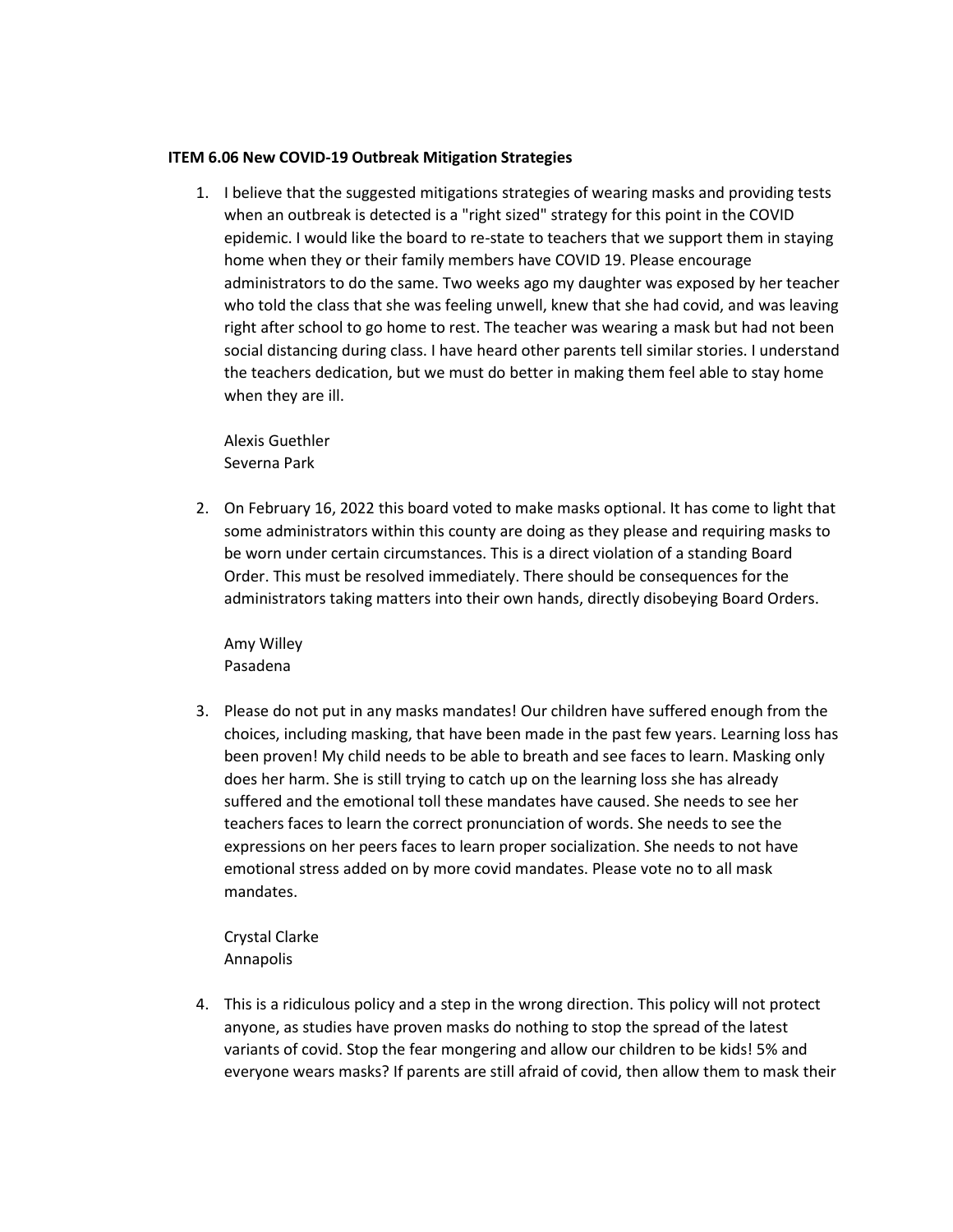kids, but why force the rest of us to suffer? We don't do this for the flu, why are we doing this for covid???

Phillip King Deale

5. Parents in AACPS have confirmed that some administrators in our school system have recently been mandated the masking of children in classrooms under certain circumstances. THIS IS IN DIRECT VIOLATION of a standing Board Order that made "masking optional in all AACPS Facilities beginning February 18, 2022." MSDE also confirmed that AA County has met the vaccination requirement of 85% to unmask our children for good!

Please be clear that we, as a community, will not stand by and watch as our freedoms are taken away again by scared adults! There will be people who will choose to live in fear of this disease for the rest of their lives, but those of us that choose to move on and live life normally should not be bound by other people's personal and individual anxieties. The burdens of adult fears will no longer be carried on the backs of our children.

This is not March of 2020 anymore. No more "just two more weeks".

Kim A Pratta Edgewater

6. I respectfully disagree with Dr. Kalyanaraman's recent recommendation to have a mask mandate only in schools with a 5% positive rate or higher. This is going to create a disincentive to report positive cases. Instead, I believe AACPS should be proactive and reinstate the mask mandate system-wide until the end of the year to keep our kids in school.

Jennifer Greeff Millersville

7. I implore you to stop abusing the children with useless testing measures and masks. Maryland continues to play these games with our kids while the rest of the country has moved on.

Stop

Brooke Glasgow Millersville/Severna Park

8. STOP forcing students to wear masks. Masks are harmful; they decrease oxygen intake, Increase carbon Dioxide POISONING, increase bacteria, increase fear, increase dental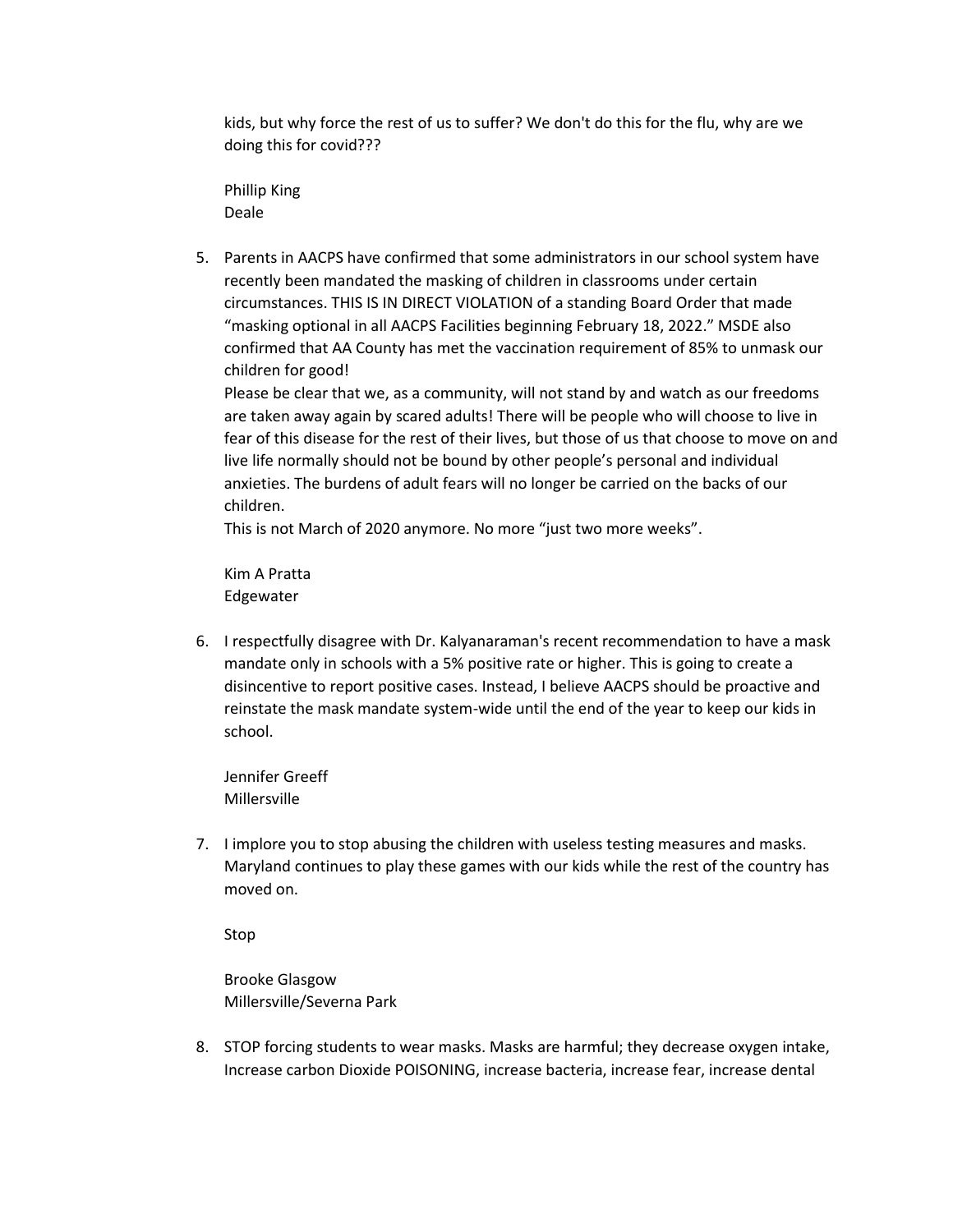decay. Masks cause developmental delays. Masks cause social anxiety. STOP feeding into the epidemic of suicide which is the #2 cause of death for 15-25-year-olds.

Dana Schulze Millersville

9. We are writing in support of the proposed COVID mitigation measures for schools experiencing outbreaks. We have a toddler at home who is too young to be vaccinated, and the children's grandfather has stage 4 cancer. We feel worried about the possibility that our children may expose these and other members of the community to unnecessary COVID risk. We support masking and testing in schools with 5% positivity for the following reasons:

-If the goal is to keep students in in-person learning, these are relatively simple measures we can take to keep them in-person

-Given that recent studies have shown vaccines generally prevent children from severe illness but not from catching and transmitting COVID, this will help protect the staff at our schools, particularly those who are older or immunocompromised

-If making masks optional was in response to local COVID data, temporarily reinstating should also be done in response to local COVID data such as outbreaks. Data should not be followed in only one direction

-There needs to be recognition of/concern for students under 5 or younger siblings of students who continue to wait for the opportunity to be vaccinated

-Local health experts such as Dr. Leana Wen have suggested that masks can be thought of as similar to raincoats, which you wear when there is a good chance of rain. If we are entering a BA2 hurricane, there should be an effort to get the coats.

Sarah Zsak Davidsonville

10. In light that the BOE is discussing masks for our children again and schools are using their own discretion, blatantly disregarding the policies of the DOH, MSDE and AACPS, I do not support this. I am a tax paying AA county resident and mother of 2 AACPS students who will not stand by and tolerate AACPS taking away our children's freedoms again. Families and staff opposed to the current policy have always had the option to mask themselves; no where does it say they're not allowed to.

Some schools are re-implementing the testing or quarantine rule for unvaccinated children regardless of prior COVID history. As a nurse I can attest, the majority of people who are testing positive now and are repeat cases are the fully vaccinated and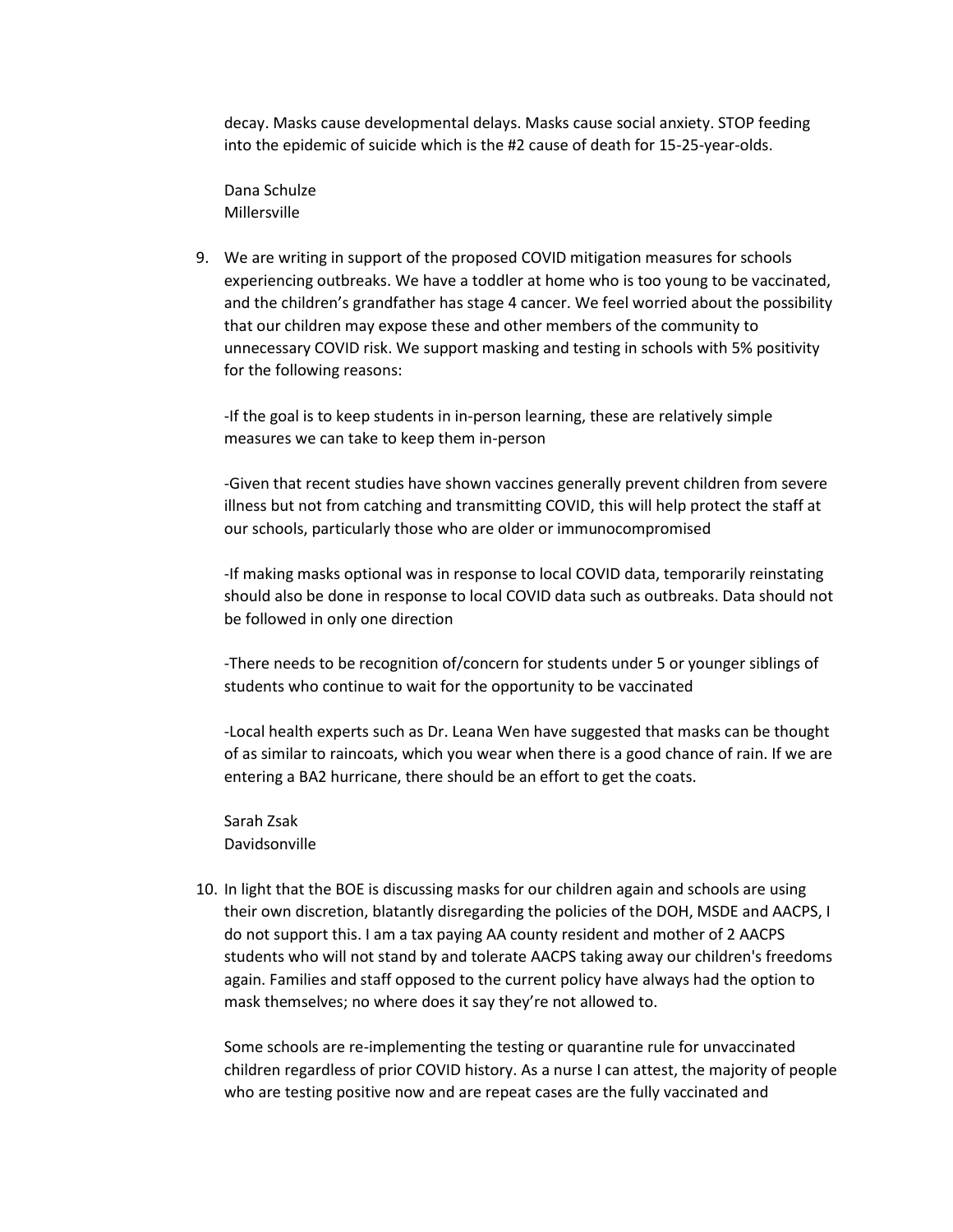boostered...none in those with natural immunity.

In my opinion AACPS should instead protect the students and staff who CHOSE not to be vaccinated and instead require the vaccinated now to be tested and quarantine. Their vaccination is giving them a false sense of immunity; they refuse to accept they have COVID when symptomatic and irresponsibly refuse to isolate themselves. If I had a dollar for every positive vaccinated patient who has said "it can't be COVID I'm fully vaccinated"... It almost seems as if they are the ones now spreading it. My children have natural immunity to COVID, as most now do, and will NOT be wearing a mask ever again in AACPS nor unnecessarily missing valuable education time.

Michele Rowley Pasadena

11. I am a parent with a third grader at Crofton Meadows Elementary School. After two years of successfully avoiding Covid, my vaccinated child was infected last week. He wore a KN-95 mask to school and was diligent about it, but it didn't matter when only some students are wearing masks. Before we knew he was infected, he passed Covid on to my husband and two adult family friends (all vaccinated) who have also been very cautious. I urge you to reinstate the mask mandate for all students. Since masks help prevent transmission during outbreaks, I do not see the point in waiting until people start getting sick before acting. I would also urge the board to act to improve ventilation in the buildings since this problem will be with us for a long time. This is a serious illness and there is no guarantee the next variant will be less dangerous.

Tracy Vogel Crofton

12. Anne Arundel County's eligible citizens are over 80% vaccinated against Covid. This metric was good enough for the Maryland Department of Education to allow our county to lift the school mask mandate. Why is this new 5% rule being suggested? Don't the vaccines work?

According to the AACPS dashboard, there are 294 total active cases in all AACPS schools. The actual 2021 enrollment numbers are not yet available, but if you calculate all schools' active student cases with the estimate provided by AACPS of 87,639, the average is around 0.3 percent. If you factor in the 73 active staff cases, it jumps to 0.4 percent. Breaking it down further, only one school reaches the 3% positivity rate based on current cases.

Prince George's County continues to mask their students, and they are seeing a small uptick in Covid cases like here. Dr. Kalyanaraman's recommendation likely wouldn't really help if implemented. And last I checked, the current variant is not unlike having the common cold.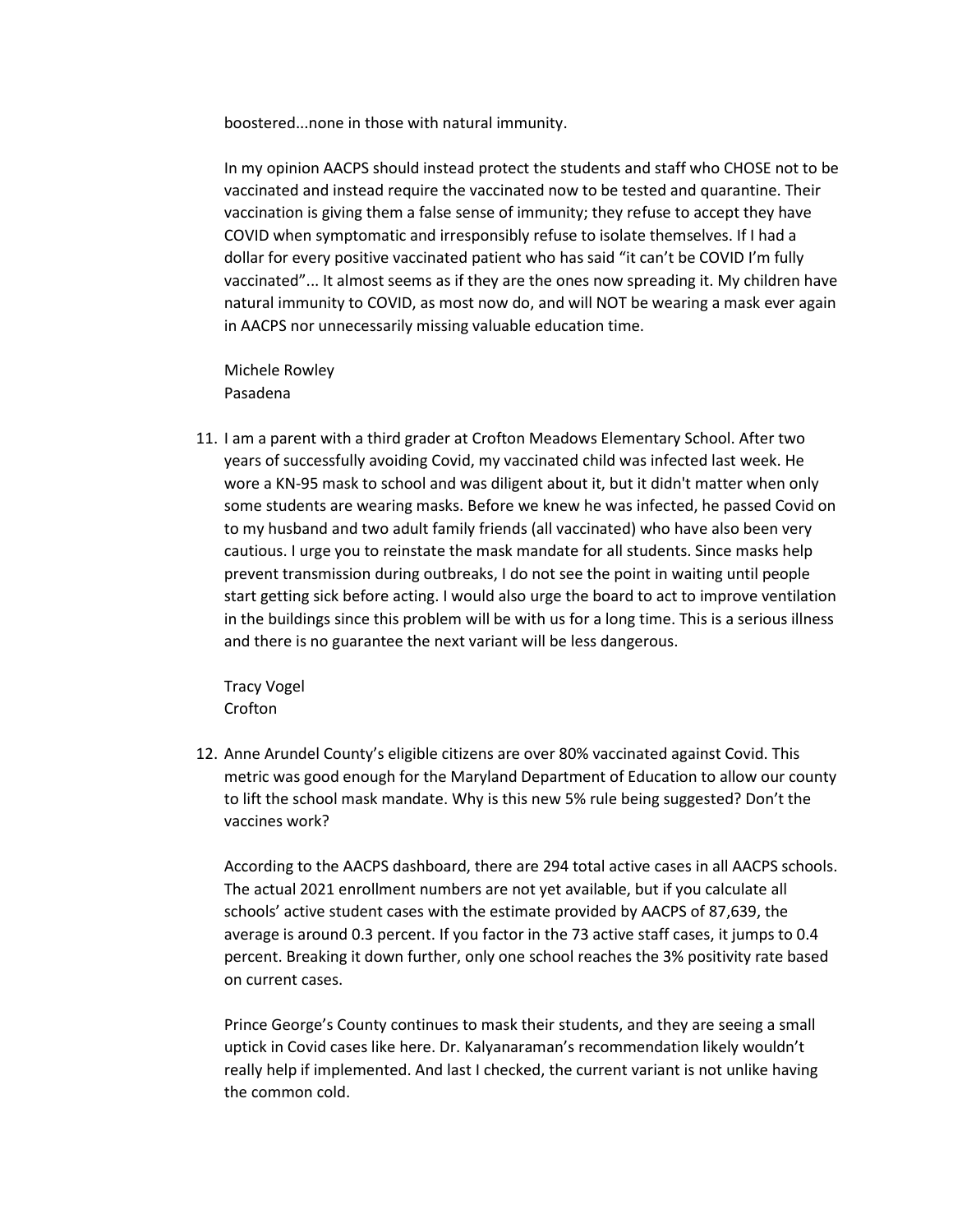Lastly, Dr. K., during the January 7 AA County Council meeting, said he could not in good conscience recommend a proper diet, vitamins, and exercise as effective ways to combat Covid when asked by Councilwoman Fiedler. I know Dr. K. is well-respected by the Board, but recommending common sense self-care steps to help with any illness should not be a controversial position. It would make more sense than making kids mask again. It's forced humiliation, and it's wrong.

Linda Sienkiewicz Severna Park

13. I am asking that board please accept the logical and important recommendations presented by Dr. K for mitigation updates to stop the spread of COVID in the schools. Numerous peers of my children are testing positive so the spread is high. As careful as my family has been we have had Covid recently too even fully vaccinated and boosted. If we want to be able to keep the schools open we need to take steps to prevent massive spread. This is a smart move. Please protect our progress and not make us back peddle. The long term effects are still unknown and the treatments are just a guess for those of us that have long term issues. Thank you for your consideration.

Rebecca Wrotny Crofton

14. Hello my name is Donald Carr my son attends old Will Senior high school. I would just like to start out by saying that I am firmly against the masks and I think the county should reject any mask requirements in schools, back in February 2019 we were told that two weeks of quarantining would slow the spread which it never did we were told vaccinations would work which they didn't we were told masking would work which it does not there has been no scientific data to support that masking students (which by the way this particular age group has the lowest death rate) is effective at combating or stopping the spread of COVID-19.

Donald Carr Glen Burnie

15. Masking our children will do more harm than good. The Anne Arundel county department of health has already said masks are 0% effective. The Covid virus is not deadly to our children and only presents minor cold like symptoms in them. If our kids can do every other activity maskless they should not be required to wear a mask to attend school.

Faren Lohfeld Arnold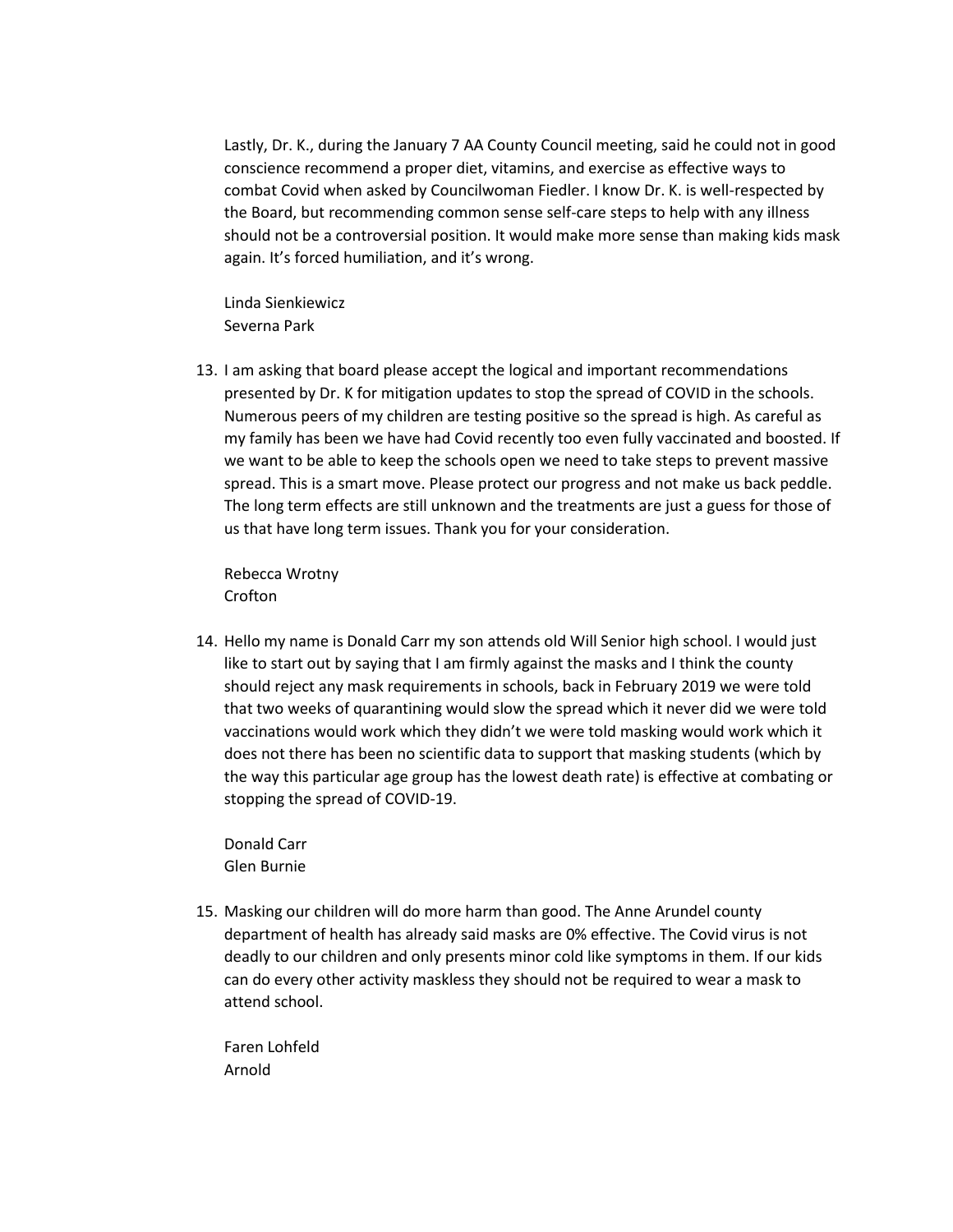16. We should stop treating COVID like the pandemic it is not and start treating it like the flu that it is. Never in history before this round of virus have, we quarantined the healthy. Study after study has shown that the majority of masks are useless, and that virtual learning did more harm than good. It is time to take a stand and put our kids first and allow the parents to decide if the risk of attending school is worth it. I am all for choice by each parent, allow absences to be excused for students and allow virtual learning for those that want it, but allow the school to do what it should be doing, teaching our children in person and unmasked. It is time to actually follow the science and realize that even if these kids are getting sick (a lot of whom are vaccinated) there are few complications and hospitalizations. This is now a flu like virus. Please make the right choice and allow parents to make the best decision for their own children.

Nicholas Harmon Crofton

17. The county should do what is necessary to prevent outbreaks in our schools and decisions should be based on science. I support the proposed policy and encourage the board to adopt it. It is important to take actions that mitigate transmission and also help to keep students in the classroom. Additionally, many school-aged children also have siblings who are too young to be vaccinated, including kids who are in the schools' pre-k programs. Vaccination rates in the county elementary age rage are abysmal and recorded transmission rates are extremely high. They are also significantly undercounted due to at-home tests. Please take this common-sense step as other schools in Baltimore City have brought back temporary required masking. I urge the board to support Dr. K.'s recommendation.

Carrie Zlatos Pasadena

18. Please give up on the masking. Months ago, the CDC transitioned away from community transmission rates to hospitalization rates when assessing the "threat" of COVID. Children have been proven to not be at an increased risk due to COVID. Teachers are vaccinated and they may voluntarily mask up. Please listen to the science and leave the masks off children. The Atlantic and NYTimes have compelling articles against the practice. Please read the words of the professionals and don't succumb to ignorance and fear.

Tim Fenton Severna Park

19. This is more of the same failed thinking of the past two years. Children are statistically non-factoral in community outbreaks, and especially hospitalization rates. While children may be able to spread the virus (albeit at immensely lower rates), your job as a board is not to protect the community writ large, it is to educate our children for future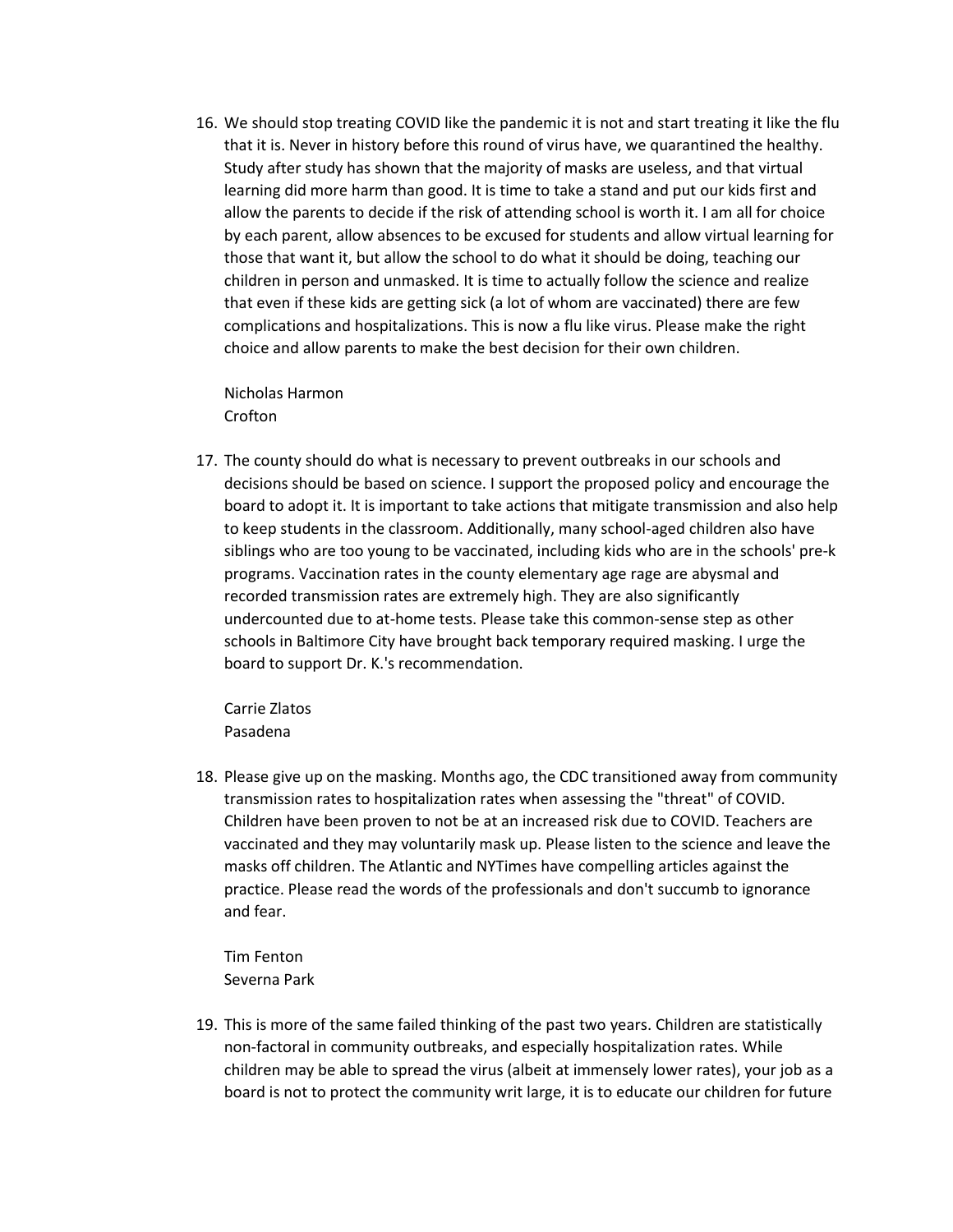success. The more you dwell on mitigation measures (that aren't needed anyway given the outbreak strain), the less you're focused on the job you're paid to do.

Brian Kimble Crownsville

20. Under no circumstances will my children mask in school again. I would sooner pull them out than mask them again. We have five children, and we have complied with everything asked of us in the past in the name of public health. We are finished. No more masking these children. They have been through enough.

Jen Edwards Davidsonville

21. I DO NOT SUPPORT THE CHILDREN BEING PUT BACK IN MASK AT ALL, this is by far the stupidest thing EVER!! No child even wares them correctly. This is not just becoming CONTROL.

Jacklyn Wes Edgewater

22. I oppose reimplementing masking in schools as a mitigation strategy against Covid-19. The results of reducing the spread of Covid through masking (especially cloth) are underwhelming. The unintended consequences of implementing these types of mitigation strategies such as mental health issues and speech issues in younger children need to be considered more seriously.

Jordan Slaninka Millersville

23. To whom it may concern: Please think how much the lockdown and mask have negatively affect the children. You have discriminated and bullied kids and parents alike and it is time to stop. This is the only sickness you force people to stay home and wear mask. You don't do this kind of strategy for anything else. Teachers and kids still come to school sick. All the rules contradict each other and common scenes. Do what is right not political or for financial gain.

Luke Railsback Severna Park

24. I implore you to not adopt these measures. In light of the fact that there is no verifiable proof that cloth masks make any difference in transmission and the amount of damage we have already caused to students by forced masking, adopting such a measure would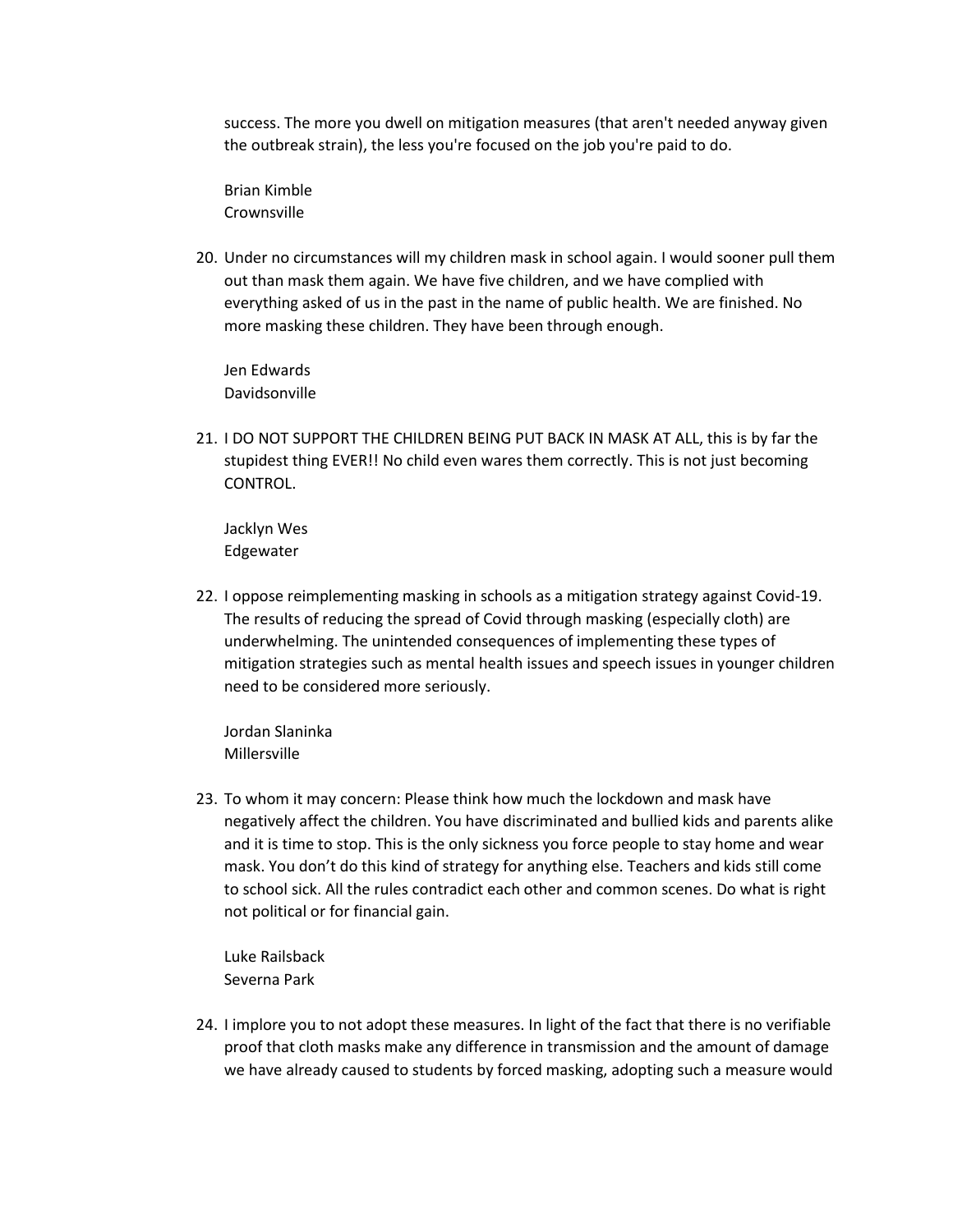be a horrible mistake. We do not need to repeat past mistakes. Please allow children to finish this school year without being forced, once again, to be victims of a useless policy.

Stacie Vermillion Davidsonville

25. Considering masking children again is child abuse. They are least at risk and least likely to correctly wear masks. Stop the madness and leave this decision up to parents. Follow some actual science. You are going to consider masking kids who are playing sports and hanging out with these kids all the time maskless outside of schools? Flying on airplanes with strangers with our masks and adults are free to go maskless at restaurants and bars. Use some

Common sense. Masks are over. This is a disgrace.

Kathryn G Belote Davidsonville

26. Why change that?

Vaccinated rates have only climbed since you lifted mandates last time? Make only harm our children from depression to learning disabilities. Any society that would use their children to shield themselves from harm shouldn't be allowed to continue. No mandates

Curtis Fisher Annapolis

27. As a mother of 3 daughters in the public school system, I am very upset to hear that there is even talk about masking our children again. Data has shown over and over that they did not help during the pandemic, in fact, during mandated school masking all 3 of my children brought home COVID. Thankfully we all recovered quickly and it was just like a cold for us. Almost all have either been exposed to COVID by now or have had it and have built natural immunity. Masking our kids hides their identity, ability to see expression and emotions, and has caused up respiratory issues in children. Masking should remain an OPTION for individuals and should be a personal decision only. Only parents have the right to make medical decisions for our children. Should public schools continue to try and mandate medical equipment or any other medical decisions for my children, all 3 will be removed from the system and I know MANY other parents feel the same. Listen to the science and most importantly, LISTEN TO THE PARENTS!

Amanda Drennan Shady Side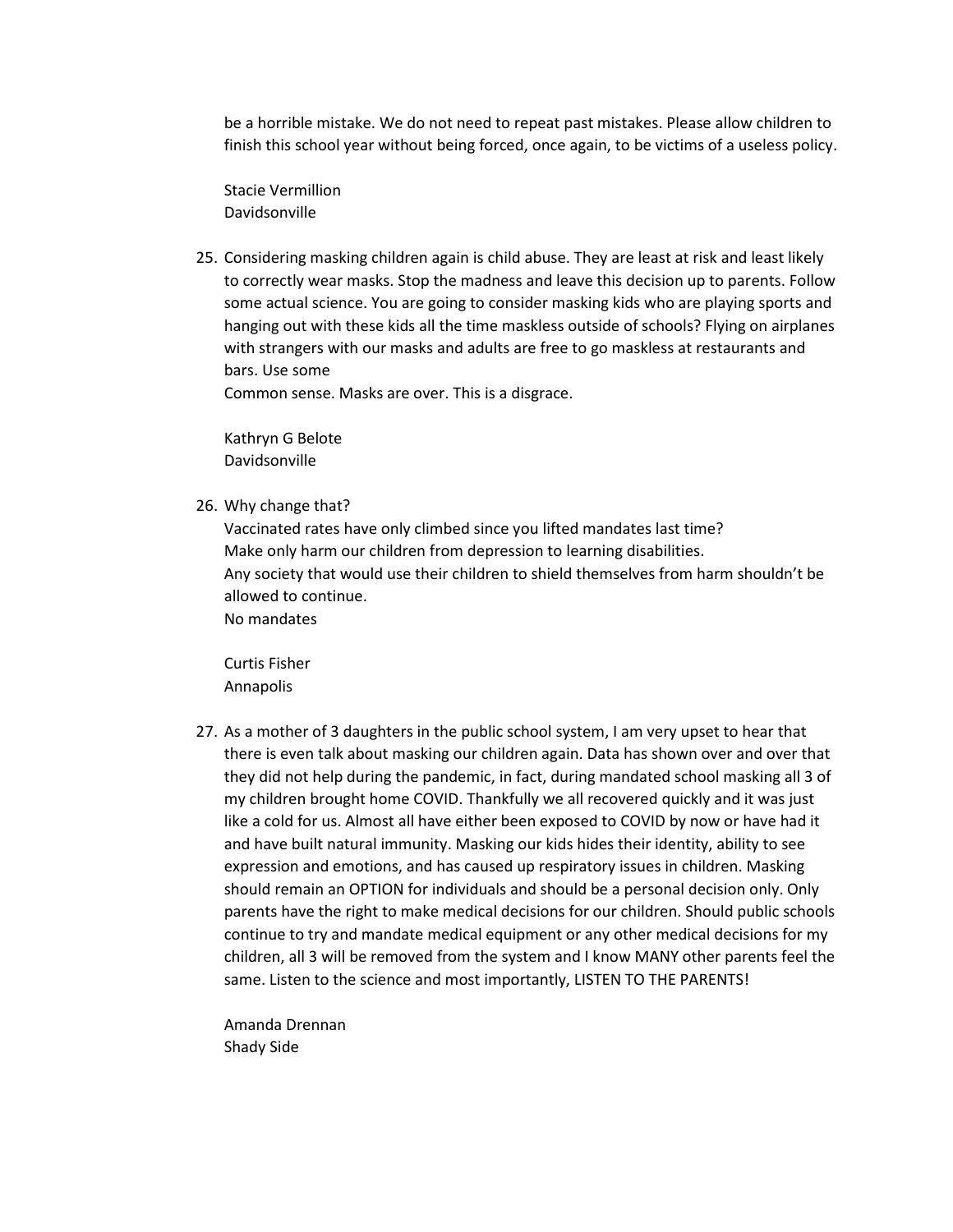28. Do not vote this into place. Kids have finally returned to a normal school day. Cloth mask are 0% effective. But have negatively impacted children. You need to address the learning loss children have already suffered and not add to it. Mask have negative impact children especially those in elementary. Enough is enough

Elizabeth Boone Crofton

29. Fully supportive of returning to masking inside schools to help mitigate the rise in COVID cases. This virus continues to persist and while it can be challenging we would do well to continue to follow the science in our collective efforts to reduce the spread.

Stacy Garn Annapolis

30. I am adamantly opposed to the forced masking of children in our schools. Of course, those who wish to mask are welcome to do so. However, at no point should this ever be required. There is no legitimate scientific proof that shows masking stops or even slows the spread of the virus unless you are wearing hospital grade masks, goggles, gloves, etc. Also, you cannot control what/where/how people are congregating after school hours. If students and staff are going to get sick, a piece of cloth on their face for six hours will not prevent it. Maybe this is why we got vaccinated? Masking also inhibits our kids from obtaining that true human interaction that is so desperately needed with their teachers and peers. Please, NO MORE MASKS!!!

Katie Epperly Davidsonville

31. Masks have been scientifically proven to not stop the spread of covid 19. If students or teachers are worried about covid they can stay home. Freedom first. Nobody is stopping people from wearing a mask or getting a vaccine. They are safe. Nobody should be forced to do anything. They are not criminals. Maryland is the FREE state. No masks

Steven Fraser Arnold

32. I wholeheartedly oppose the re-instatement of a mask mandate on our children in Anne Arundel county schools. There is not one single randomized, controlled study anywhere in the world that shows any significant decrease in transmission or infection rate where masks are employed. Not one! And yet they cause anxiety, feelings of shame, fear of others, resentment, isolation and separation in our children. They interfere with language development and they erase the faces of our children from us and each other. They dehumanize. The children cannot see each other smile. They have a hard time understanding each other in the muffled speech that masks cause. If this sickness was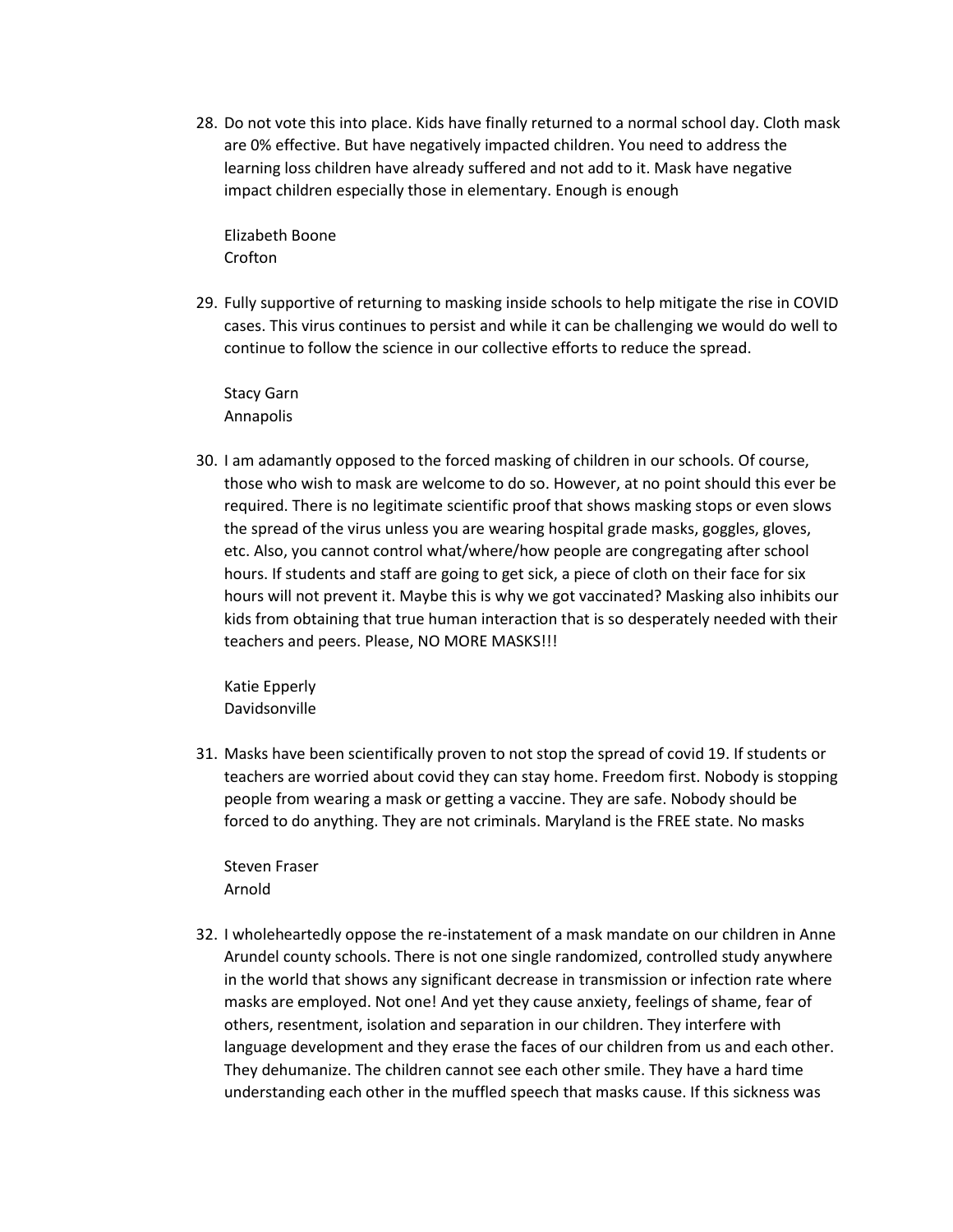more harmful than a flu AND the masks were in any way effective at their assigned task, I would be all for them. But they are not, so I urge you NOT to re-muzzle our children.

Rosie Sheppard Davidsonville

33. Do not mask our kids again. If we wanted them to wear a mask they would. Stop taking away parents rights.

Lauren Plantas Pasadena

34. I really had hoped that we were past this but of course Dr. K is at it again. With all due respect, the masking of students needs to be left up to the parents and the choice given to staff. Looking at AACPS covid dashboard, currently the highest school with the most reported active cases is only 8 which is very low and nowhere close to 5%. If a vote is needed to pass this ridiculous strategy please remember all those smiling faces that don't have to wear a mask anywhere outside of a doctor's office or hospital. #keepmasksoffourkids

Jennifer Powell Davidsonville

35. If testing of staff will be mandatory, consider reinstituting Covid leave. Many of us newer teachers/staff members will have our sick leave wiped out or severely depleted if forced to stay home while asymptomatic, especially if we've already gone through one or more isolation periods this school year.

Amy Hood Annapolis

36. I am the mother of a kindergarten student at Benfield Elementary and am writing in support of the COVID mitigation strategy recommended by County Health Officer Dr. Kalyanaraman. Although you will hear criticism of this policy from members of white supremacy groups, many parents to include myself want our students to wear masks and get tested to prevent the spread of COVID. The effects of long-term COVID have not yet been fully identified, but early results are very concerning and we should be doing the bare minimum of wearing masks and enforcing testing in order to prevent more people from getting sick for both short and long periods of time. Please do not give in to white supremacy groups such as Moms for Liberty; listen to the other parents of the district and support this plan.

Jennifer Sell Severna Park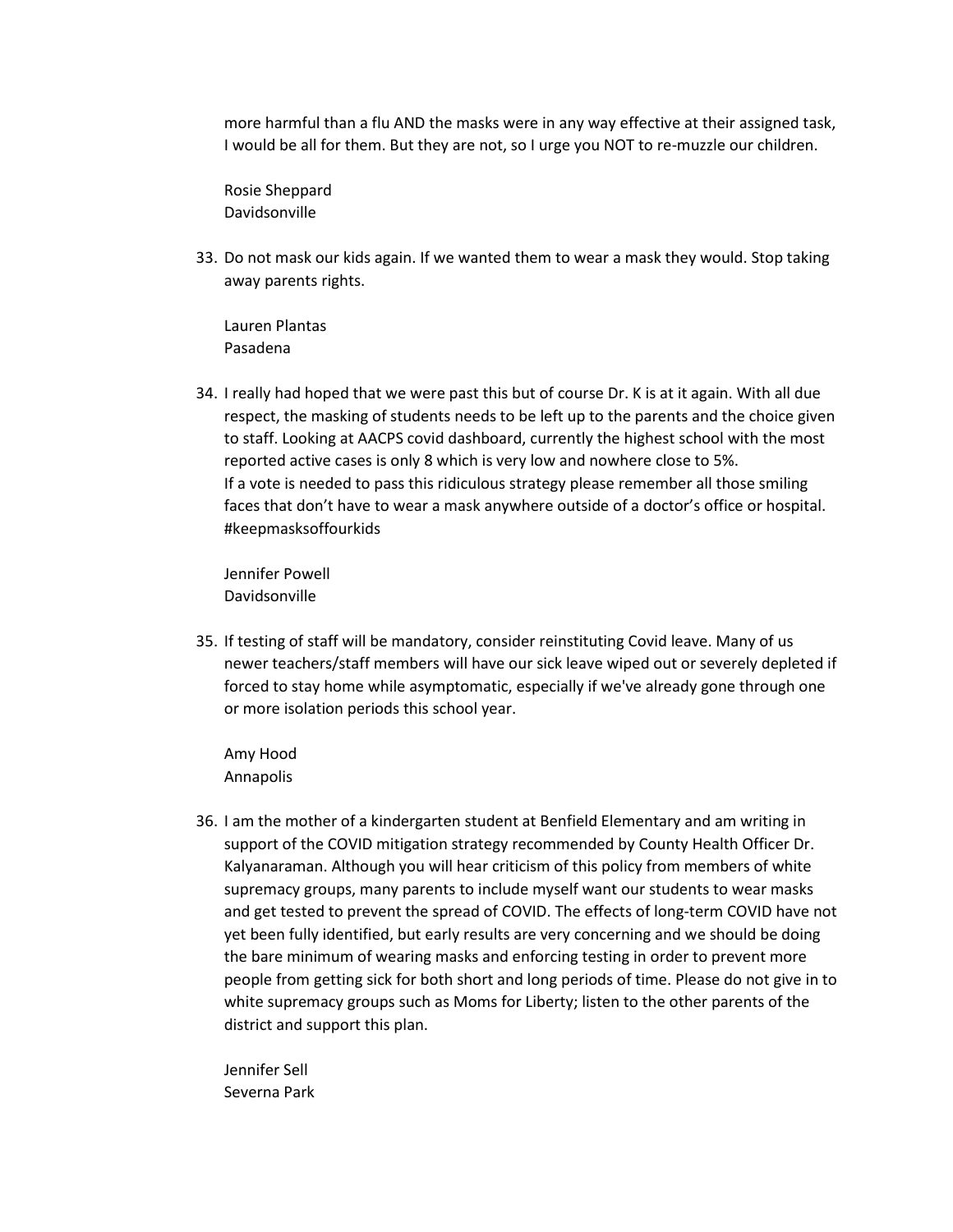37. You all make it way too hard to find the item number. Makes you think. For the entirety of Covid I have had very down the middle feelings about how we should be handling it. I am empathetic of your positions and your responsibility to do the right thing for our kids. But enough is enough, we know after 2 years that our children are in very little danger when it comes to Covid, and those who wish to mask can surely do so. To force our kids to continue to acquiesce to non science based measures would be wrong, and I feel compelled enough about it to submit this testimony. Please go back to the drawing board because this solution isn't it. Let our kids be kids, it's been long enough.

Michael Johnson Annapolis

38. We can not go backwards on this issue. Covid is in our communities and people have the choice to vaccinate or wear a mask should they choose. The masks that are out there do not protect against this variant. Therefore, this agenda item is simply political and not a public health measure. Please, do not pass this ridiculous measure. Thank you

Heather Spencer Severna Park

39. We should not force our children into masks again in public schools. This has to end at some point in time. Our children have been doing fine in public schools mask free for months. If we have learned anything from Covid we have learned there will continue to be mutations of this virus. We have also learned it affects both vaccinated and unvaccinated people. Our children are not forced to wear masks while playing sports yet they are going to be forced to wear them in school? The CDC has removed mask mandates on public transportation including airlines. States have removed mask mandates state wide yet we are considering forcing our children back into masks. Haven't they dealt with enough already? They've been through virtual school, wearing masks in school, being forced home to quarantine because they've been in close contact without the ability to test out of quarantine, and now that they are finally out of masks we are considering putting them back in masks because of a strand of Covid that has proven to be contagious but milder than any other strand of Covid. Please stop doing this to our children and let them have a normal childhood!

Rebecca Nutty Pasadena

40. I absolutely do not want my child forced to wear a mask. We should be able to decide what's best for our children. If you are afraid ... then have your kids wear a mask. Don't mandate it for mine.

Christina Weaver **Crownsville**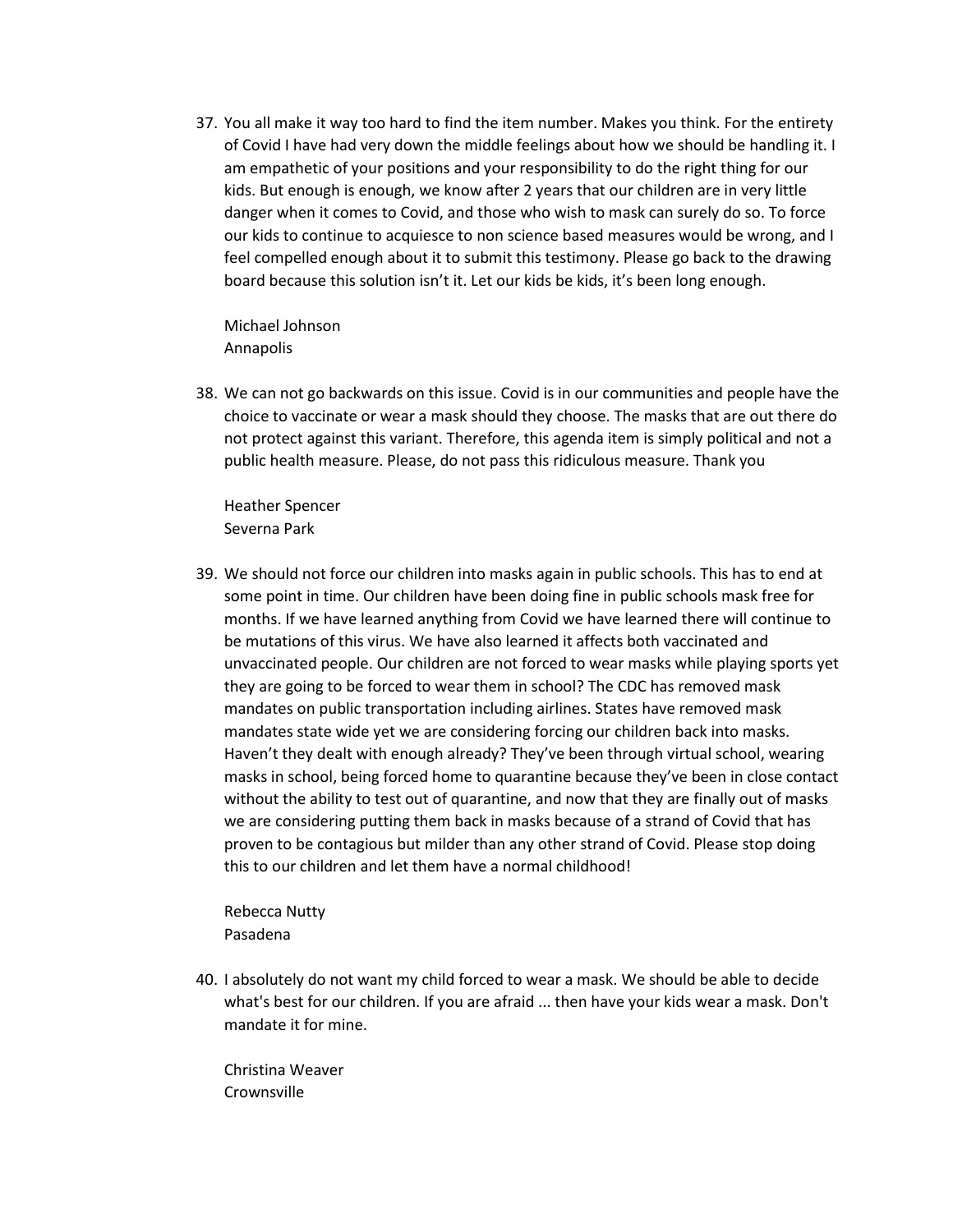41. No to mask mandates. Recent studies show that masking did not decrease transmission. Masking in the large European study was actually associated with an increase in cases. Our very own Johns Hopkins study also confirmed masking and lockdowns did next to nothing.

Kristin Abboud Millersville

42. Absolutely NO masking mandates for our children!! Enough is enough! Children are not getting sick and are certainly NOT dying from COVID! Let our children finish the school year strong! Stop spreading unnecessary fear and creating more anxiety and additional mental health issues for our children!

Sherrie Ward Annapolis

43. I am a teacher at Broadneck high school. I have enjoyed being mask free, as have many of my students. But I also don't want my students to miss time again because of spread. If the mitigation strategies help ensure I have my students in my classroom, I'd rather wear the mask again for a couple of weeks than not have them be there. Especially in a content area where they can't really do the work at home.

Chris Olsen Annapolis

44. School year is almost over, masks should nit be a consideration. Let the kids focus on school

Scott Ward Annapolis

45. Pitman needs to STOP with the foolishness and mask mandates. We know from REAL data that the masks did NOTHING to reduce the spread.

Kenneth Glover Arnold

46. Please thoroughly consider all aspects of the newly proposed mitigation strategies. Consider not what is popular opinion, but what will keep our kids SAFELY in school for the remainder of the school year. This is my daughters first year in the classroom since she was virtual last year and I would hate for her to miss out on end of year activities and that feeling of that last day of school before summer break because measures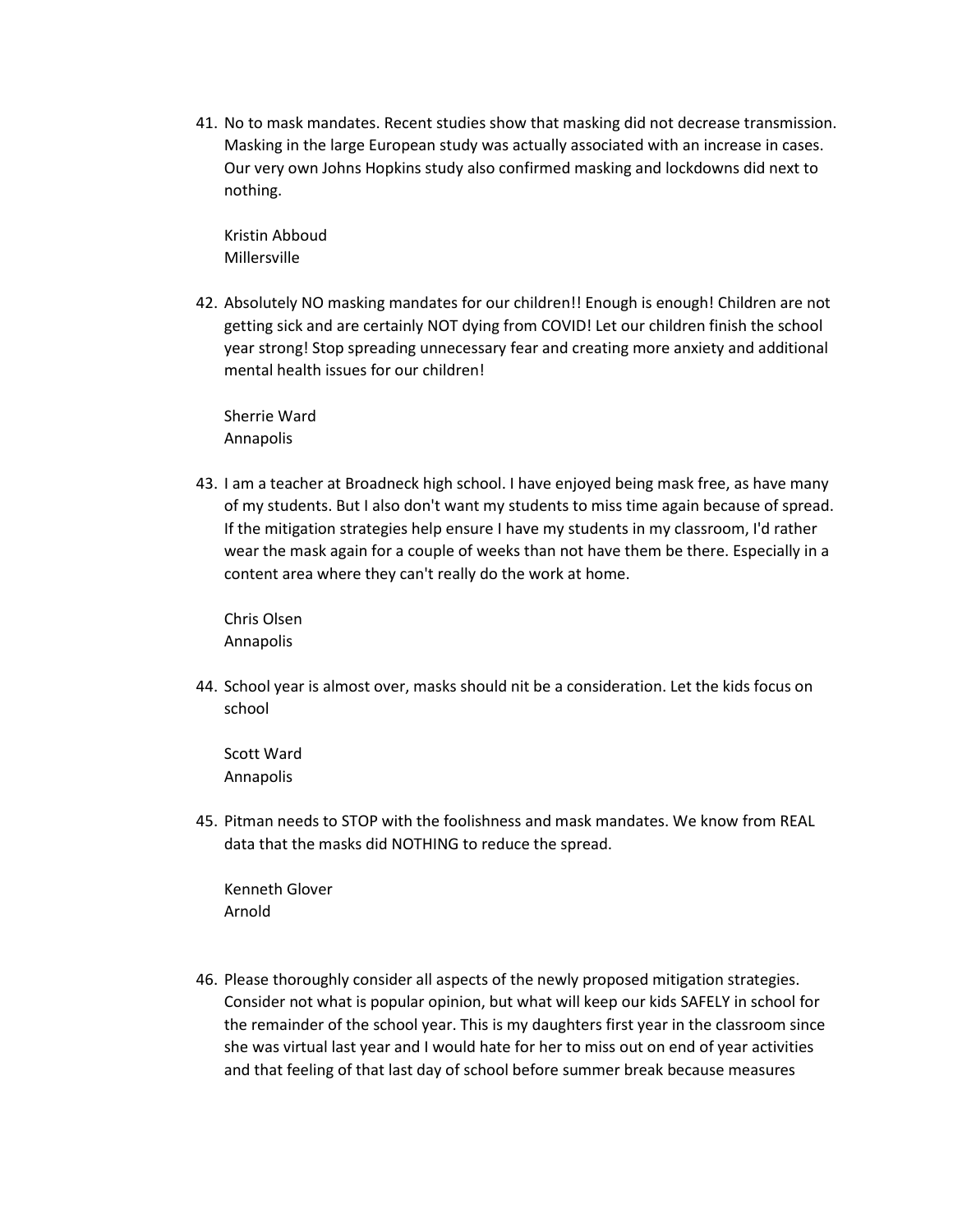weren't put in place to keep transmission low and avoid entire classes having to go virtual. Thank you.

Lisa Hoover Arnold

#### 47. NO MASK MANDATE !!!

George Fold Pasadena

48. Masks have affected adults and children emotionally and mentally. My daughter was made to wear a mask while eating. She was told to take a bite, then mask up while chewing. She choked and now barely eats anything. She has lost (8) lbs and she said with a mask on she always felt like something was in her throat. She now see's a therapist once a week. Even though under this new potential mitigation plan, she won't have to wear a mask while eating, but will still suffer through the feeling the other 5+ hours of school. Also, kids need to see facial expressions to help understand people. These are the things you don't realize about how masks and restrictions have affected all of us. We should focus on keeping the schools sanitized and clean instead of reverting back to masks. This virus, as we all know, will continue to be a part of our lives forever. Masks have been "Political Theatre" long enough. We need to focus on moving past mandates, not moving back to the past.

Jeff Stramella Arnold

49. I am not happy to see that you are wanting to put the mask back on my child. How is that my family can go on an airplane or go to a park with hundreds of kids and or adults sitting next to us with no mask but yet you want my child to be in a mask again just because my child's school is over the 5%. You do not make decisions for my child. It should be left up to the child and or adult to wear the mask. You do not have the right to test my child without my permission. This whole situation has gotten out of hand and you do not have the right to implement this mandate again on my child or anyone else's child. You are over reaching your power on my child with this. It's like asking my child if she or he wants to breathe or not? This has been going on for two years and we are over it and over your mandates. This virus is here to stay and we must all get use to it but implementing mandate after mandate solves nothing. You lifted the masks off the kids and staff and now you want to go back to it? How can anyone of you that sits on this board be ok with going backwards in this pandemic. This virus needs to run thru our schools so we can get immune to it but if you keep putting the mask on and off you will never reach that immunity…

Lisa Combs, Pasadena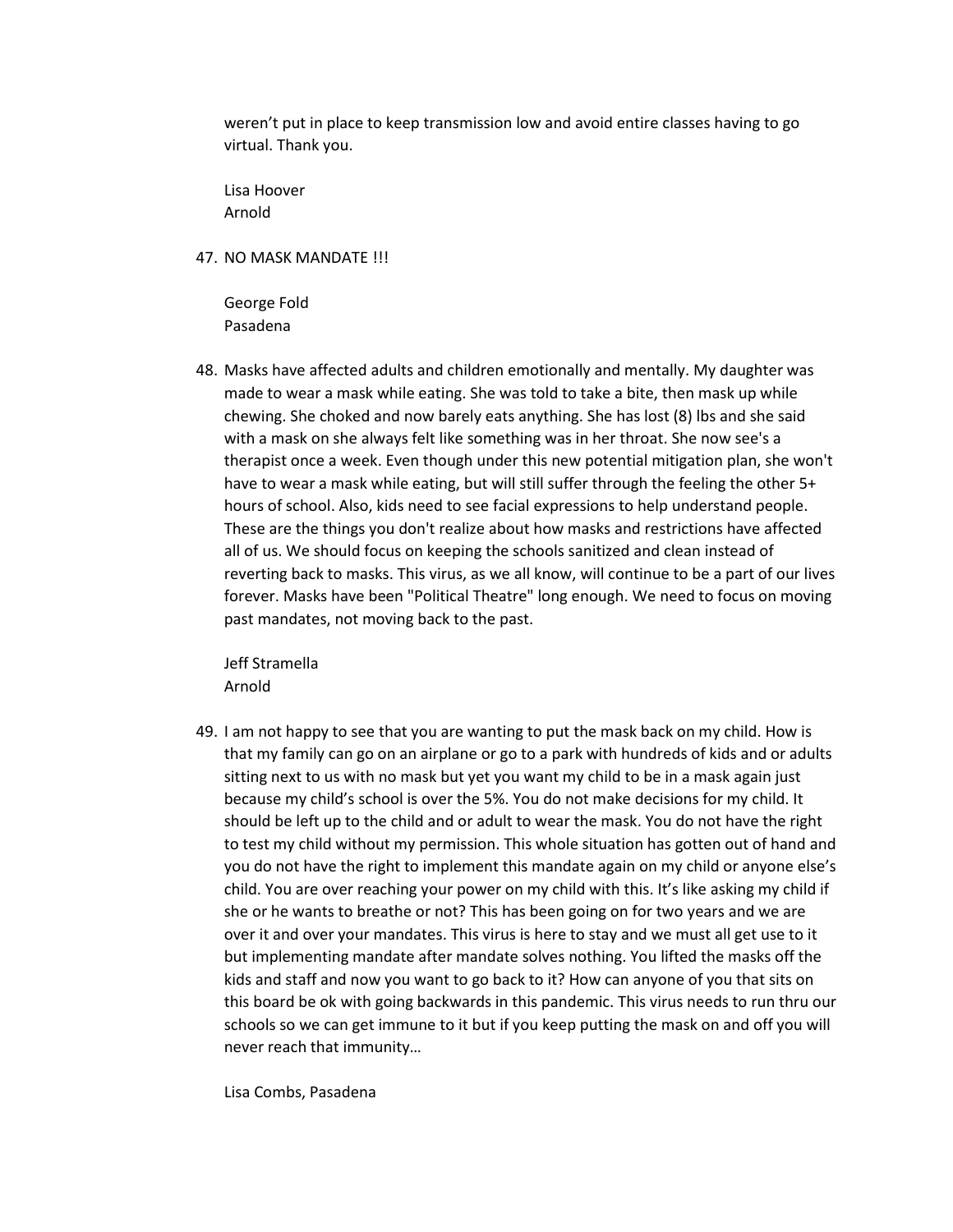50. I oppose mask mandates. The masks have proven ineffective in preventing the virus spread.

Roberta Fold Pasadena

51. I do not support masking the kids again. They are the least vulnerable. They have been damaged by masking over the last few years and it needs to stop. My child = my decision. Not yours.

Billie Early Pasadena

52. I am writing in response to the newly proposed Covid Mitigation Strategies being considered in AACPS. I am opposed to the policy of forcing students or teachers to return to wearing masks in the classroom. At this point, each family should be able to make the decision that is right for their personal situation. The risk for the young and healthy is minimal and those students and teachers that are at risk can easily wear a mask if they choose to do so. Forcing healthy low risk individuals to mask is bad for education and overall morale of the school. It has a negative impact on learning and many students and teachers alike have suffered negative consequences from prolonged masking. Each person deserves the right to be able to make the decision for themselves about whether they need to mask.

Thank you for your time and consideration.

Melanie Loughry Arnold

53. I'm very confused in this "new mitigation process" being reviewed. We are going backwards by trying to mask and test the kids again. Why is this based off of cases? If we are really worried about the kids then check the stats on kids getting seriously I'll from covid. At what point to we realize covid is here to stay. Do we do the same mitigation process with flu outbreaks? What about if the stomach bug is being passed around? Enough damage has been done to our kids for a virus that basically is a cold for most of them. We have been just fine since masks were removed. Move forward not backwards.

Bryan Emmerich Arnold

54. Don't even think about masking our children again. So much mental damage has been done with no way to ever reverse this. You are going to have a big fight on your hands if you try and pass this.

Holly Waters, Annapolis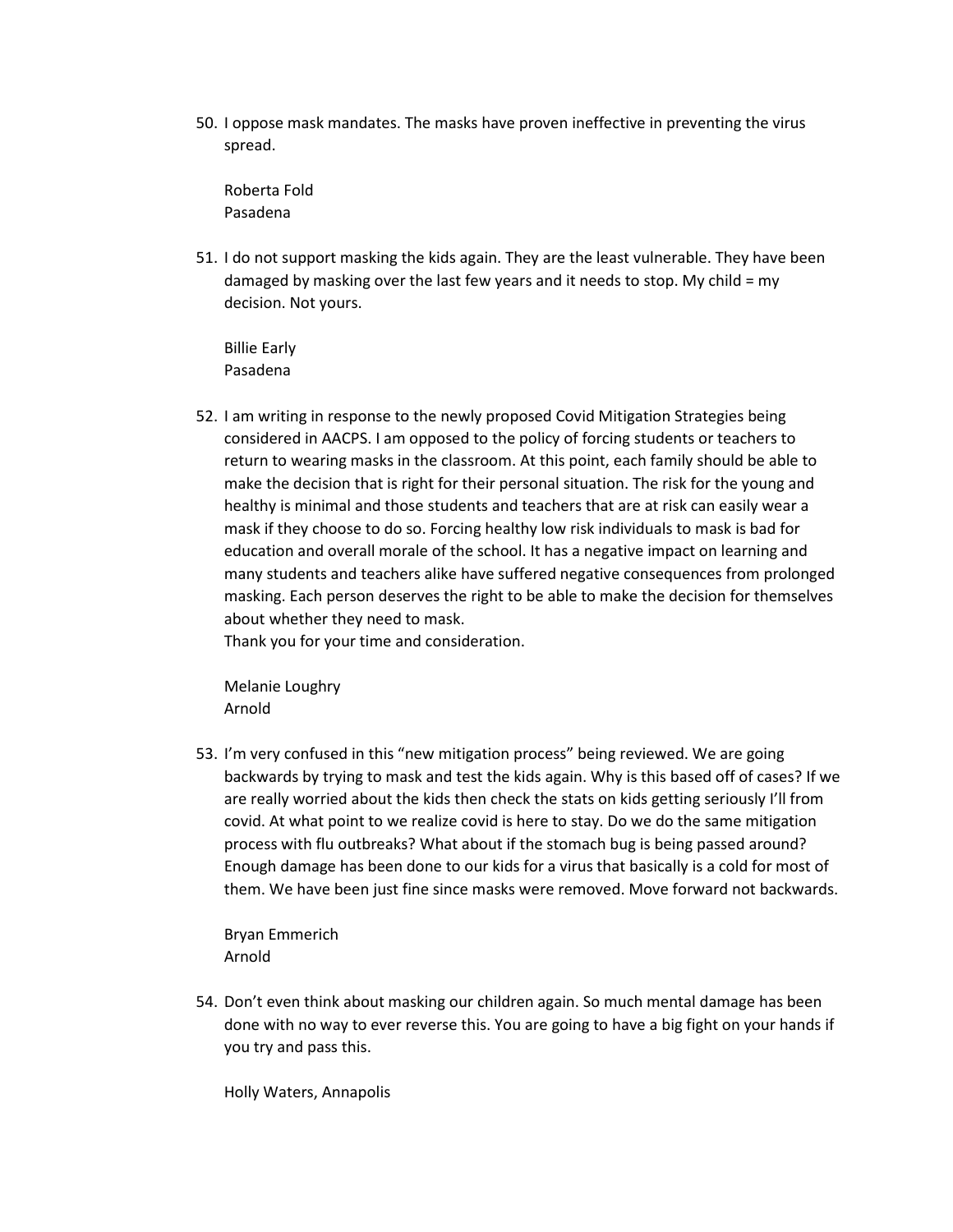55. As a parent, I am appalled that we are having discussions about masking our children again, especially after discussions on compulsory COVID-19 vaccine requirements. We already meet the MSDE requirements for 80% vaccinated student population. Optional masking is fine, compulsory masking in an absolute infringement that I will no longer accept in schools or this County at large.

Steven G Brower Jr Pasadena

56. As a parent of AACPS students, I have concerns regarding proposed COVID mitigation strategies. Students and staff will be asked but not required to wear a mask once it is known 5% has been reached. It's not clearly defined in the 5% mark for the entire school, grade level, or classroom. As parents, we have no way of knowing what the current case count is per school. The AACPS Dashboard only reflects active cases, not percentages. Then exceptions to masking will still be made for lunch, PE, dance, and outdoor activities. While I understand this was the policy when masks were mandated, having all these exceptions during an outbreak is counterproductive. Why is the BOE wanting to change the policy of having virtual learning as the option during outbreaks? Is having a body in the classroom truly the most important thing? Over health of the student and their family? My household is currently dealing with COVID due to it coming home from school. We've had no notice that other students in their classroom were sick. We had no way to take extra measures for our family. We've pieced the information together from 7-year-olds. I'm frustrated about the lack of communication, transparency, and empathy from their school. That the BOE has made decisions to keep critical information from families by removing contract tracing. Now you want to change mitigation strategies when so many people already aren't getting tested, and the current variant has symptoms of a head cold/allergies. Unacceptable.

Jennifer Mechem Glen Burnie

57. I am against requiring masks for students and staff of Anne Arundel schools. I work at South River and masks cause more health problems than they help. Covid isn't causing anyone to be sick and it is time to move on and put our time and attention to more pressing issues.

Jacquelyn Abend Davidsonville

58. NOT AGAIN we will not allow our children to be masked for political theater. Harming children causing depression, anxiety and emotional distress is not putting children first. Masks have caused child and adolescent suicides to skyrocket.

Michelli Drish, Arnold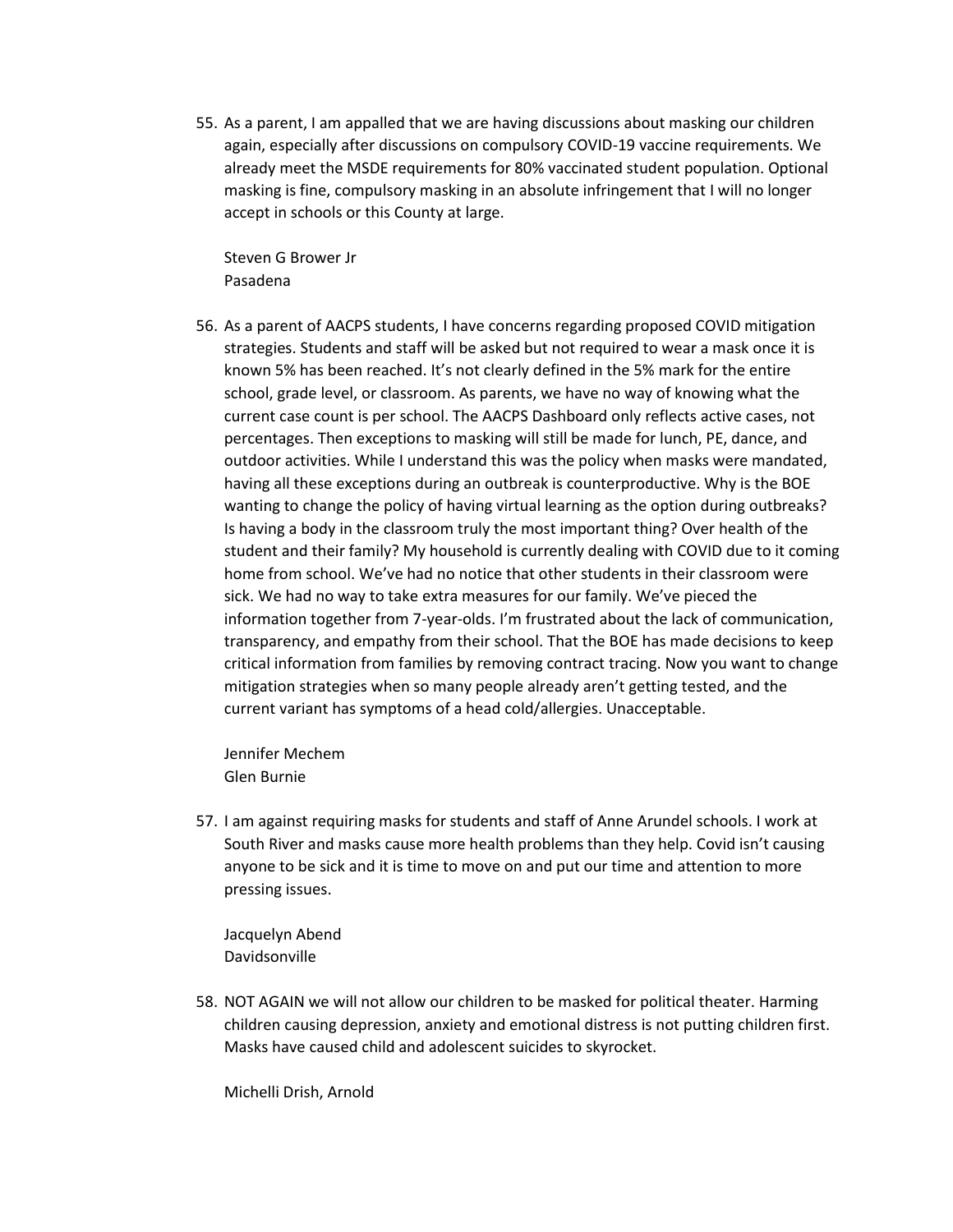59. 6.06 is a violation of American children's constitutional rights. It is driven by money and has nothing to do with the safety of our children. There are no peer reviewed studies that show masks prevent the spread of anything in fact it says it right on EVERY BOX. The shots are hurting and even killing people and you want to force parents to put this poison into their children in order to attend your indoctrination centers. I know schools receive money for going along with these agendas. Do you really care about the health and welfare of the children?

Tamra Malloy Chestnut Hill Cove

60. The current policy concerning Covid and especially face masks for students is sufficient. There is no need at this point for students to return to masking while indoors. Instruction has been disrupted enough for our students. Do not go back to face masking. Continue to follow the current policies.

Patricia Spencer Pasadena

61. As chair of Moms for Liberty - Anne Arundel County, I represent over 700 AACPS families who completely oppose any mask mandates for AACPS students. Dr. K. himself stated that cloth masks provide ZERO protection against viruses - ZERO protection. THEY DO NOT WORK TO STOP COVID. What they do work to stop is young children learning to speak from watching others when they talk, they hinder communication, provide a concealment to hide behind and in doing so promote insecurity and reduce confidence in children, and contribute to mental, social, and educational decline. We do not need a mask mandate. We need to Dr. K and AACPS to step out of the way, allow parents to make health decisions for their children, and allow our children to learn.

Jennifer Fold Linthicum

62. I'm encouraged that you now have the intention of trying to keep students in school. Should have been doing that over two years ago. In November 2019, I brought my granddaughter into my home. It was her junior year. Because of the extreme policies adopted by the school board and county officials, her graduation, her senior prom and her participation in a play were wrecked. It is clear that the "science" of facemasking is still not clear. Let parents decide whether their children should attend school and whether they should wear facemasks.

John W. Spencer Pasadena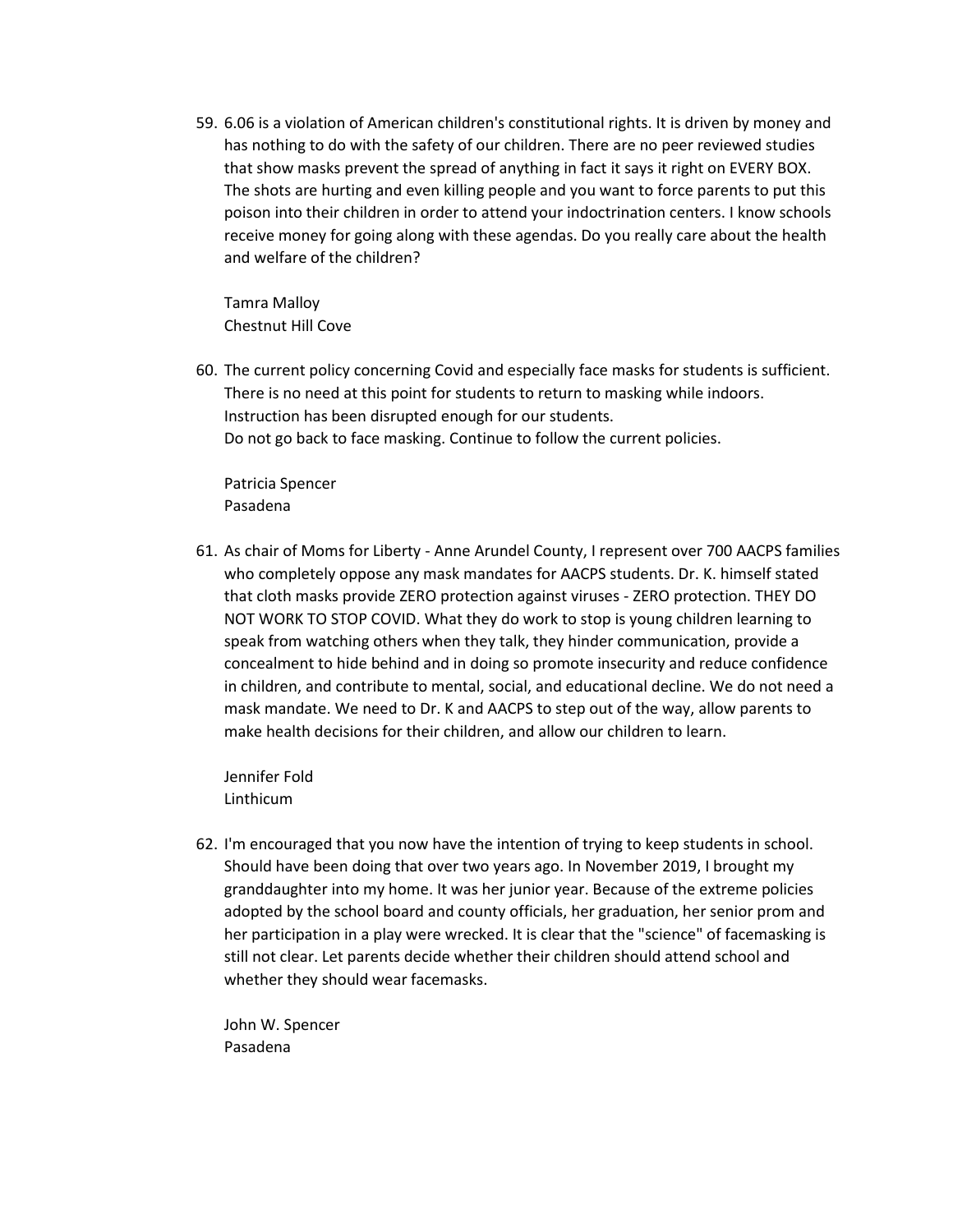63. I do NOT support masking in schools again. How will you find subs to cover staff who test positive or are symptomatic? How is it better to force students and staff to stay home (and use personal sick leave ??) Versus going virtual for 10 days ? Everyone can have the opportunity to participate in virtual learning while navigating the "outbreak"? Let's keep the theme of equity across all areas of education. Switching to virtual for 10 days is a far more equitable plan !!

Stacey Smith Arnold

64. Once again here we are over 2 years into this pandemic, we are talking about masking our children. If we learned anything from these last 2 years it is that masks made it difficult for our students to learn in a classroom setting. The standards for my daughter have been lowered because of these issues, which I find unacceptable. Nationwide our school systems are falling behind. Learning phonics with a mask on and having online elementary school put our children gravely behind what used to be the standard. Remasking and lowering standards is not the option. Multiple articles have shown masks make little to no difference in viral spread/severity of cases etc. but have significant detriment to our children and society. Even the CDC says the risk in our county is low and masking is up to preference. The virus continues to mutate and get weaker, masks are absolutely not necessary and are only hindering our children. Children are not the scapegoat in this problem, they should not have been the last to be unmasked and should not be the first to be remasked for a virus that has had almost no effect on them. Look at the suicide rates, the psychological disease rates and the reading/math proficiency grades over the last 5 years for children. Masks are not the option. Lowering standards is not the option. Keep schools open, unmasked and return to the higher education standard our children deserve.

Jason Tidwell Lothian

# 65. Dear AACPS,

I will not ever require my children to wear masks in school ever again. I read your language and I am advising them to be defiant, your "suggestion" means nothing to me. If you don't like it you can send their work home for the remainder of the school year. If you refuse to do so and refuse to allow them back at school, we can work it out with CPS. Your school system has done more damage to them than either one of their parents.

Try me, Amy Tanner Pasadena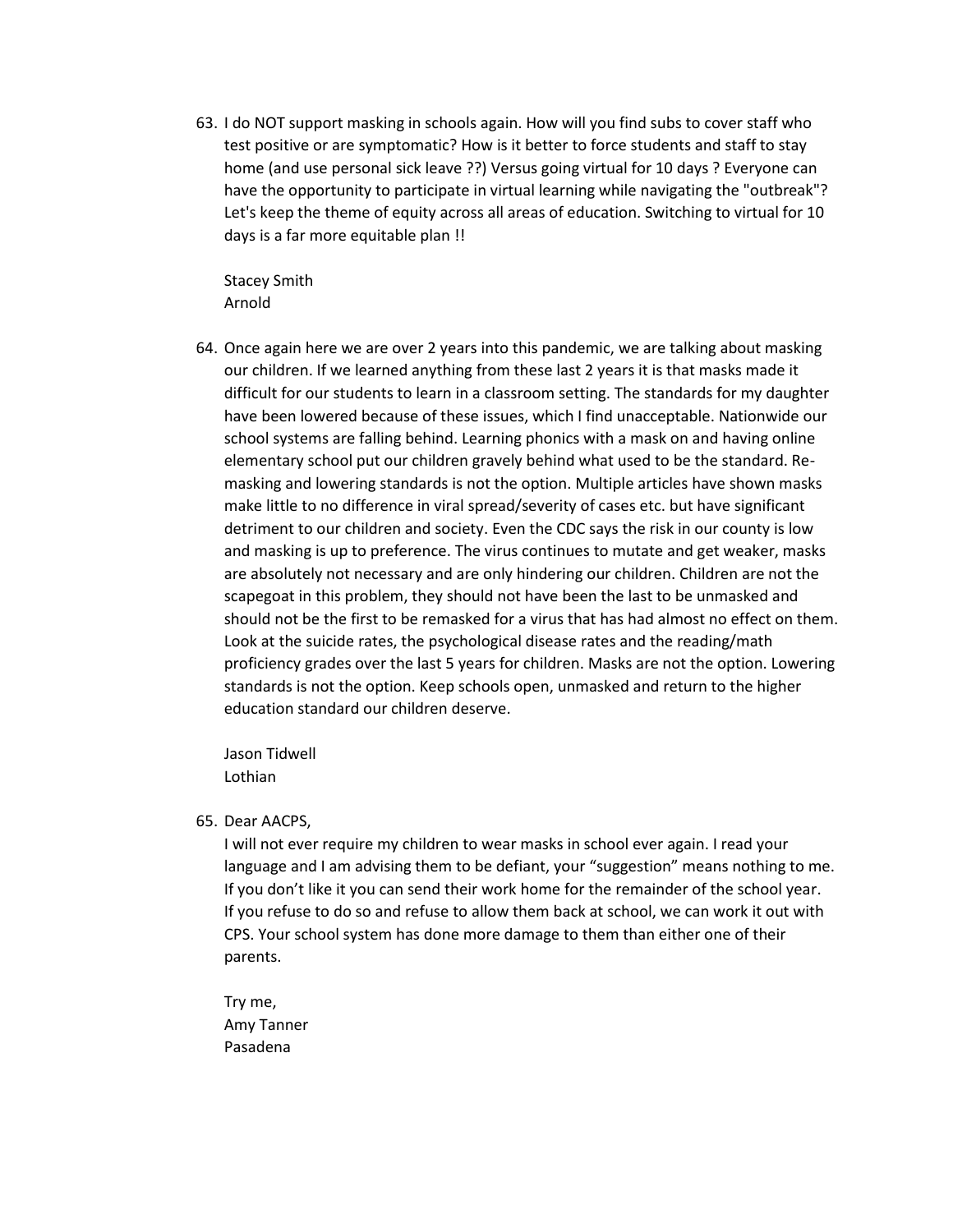66. No more masks!

Michael Anderson Arnold

67. Parents can see through this BS. This flu does not affect children. Masks don't work. Just stop. No more masking and testing of our kids! This is abuse.

James Elbourn Severna Park

68. I am incredulous that under some circumstances children are being required to mask up AGAIN in AACPS schools. What new science has come about that now negates the dropping of the masks last February? PLEASE PROVIDE THE STUDY AND REAL DATA that show a reason for this. No more bobbing and weaving from Dr. K! We parents will not stand for AACPS taking our children's' freedoms away again because of this nonsense and the whims and dictates of nonelected bureaucrats!

Peggy Williams Severna Park

69. No chance will I allow you to mask my kid again. I will pull him out of school and join every group I can to sue you and revoke your bonds. You should be ashamed of what you have done to our children.

Kristen Porter Annapolis

70. Hello, I just wanted to express my feelings on masks. The children really suffered with the forced masking. All health interventions should be up to the parents.

Lauren Weir Deale

71. Is there new research showing that masks work as a covid mitigation strategy? Please share the evidence the Health Department and AACPS are using to support this.

As a speech pathologist for AACPS, I believe that masks have done more harm than good for my preschool students. I have students who didn't talk when they wore masks. My students who attended preschools that did not require masks made significantly more progress than those attending schools that required masks.

Stop forcing a mitigation strategy that has been show to be inconclusive at best on our students. If some want to wear masks, that's great, they can do so. Allow those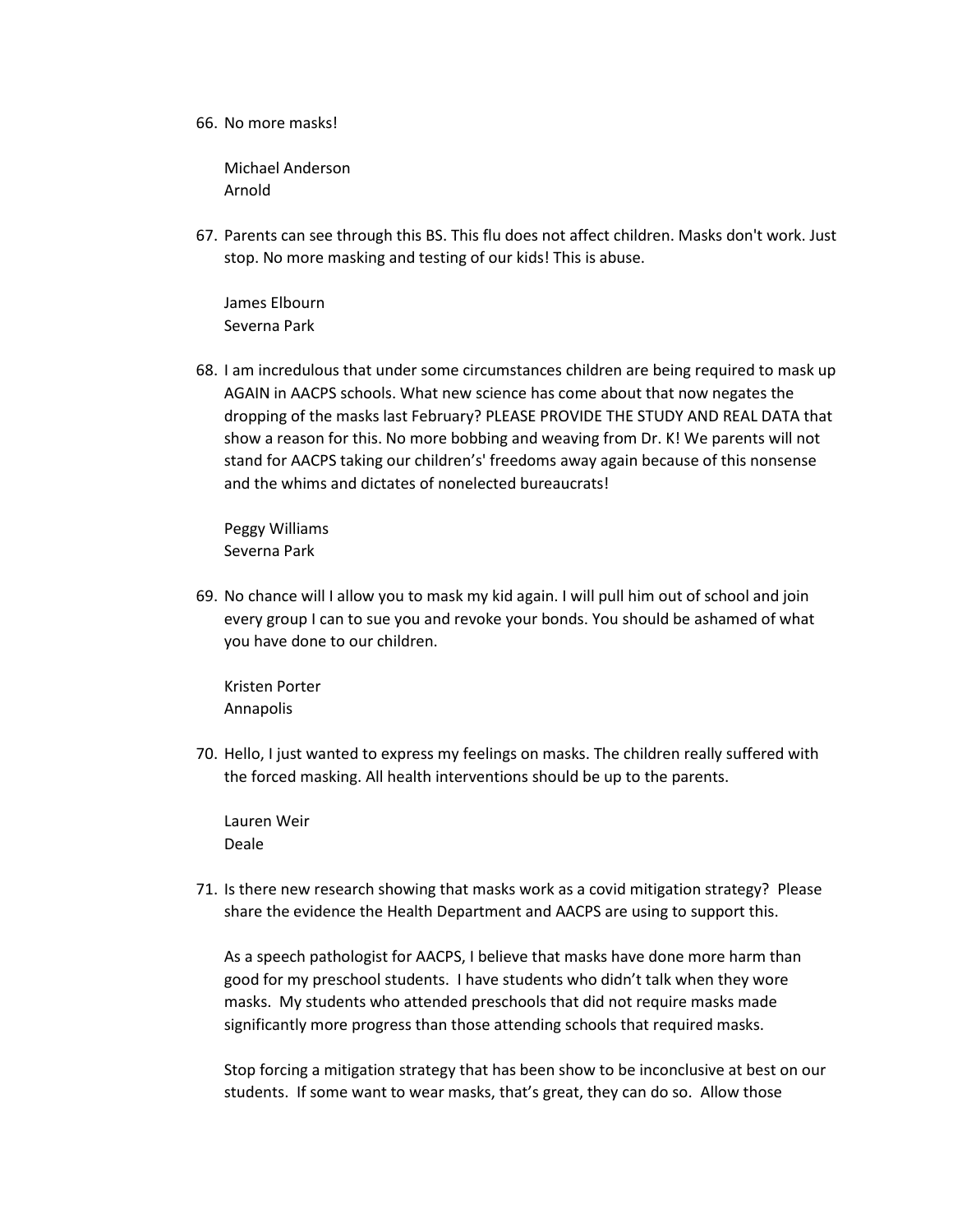students and families who do not wish to wear masks to make that choice for themselves.

Jerilyn Deitch

Arnold

72. On February 16, the Board of Education members voted unanimously to make "masking optional in all AACPS facilities beginning February 18, 2022." My fellow parents and I were thrilled as we took this news home to our children, saw their surprise and excitement at the news, and then celebrated with them as we dropped them off to school that Monday morning seeing smiles on their faces for the first time in 2 years. Our children have thrived since then, and the vast majority have been attending school maskless.

Unfortunately, we are again faced with the possibility of an overreach by AACPS, Dr. Arlotto, and Dr. K, our unelected and partisan county health officer, as you are attempting to once again mandate our children into wearing masks to attend school.

I find it unacceptable that we are again having to stand before you to argue for our rights as parents to make the best health decisions for our children. You know, in February, though I was happy to have the mask mandate lifted, I felt that our victory was a hollow one. Because, even though my daughter could finally attend school maskless, this board never once recognized that the most important element in the question of masking had been removed from the equation: PARENTAL SAY. You have not recognized the value, the necessity, and the ultimate authority of parental rights, and the fact that we, the parents of the children who we entrust to you to educate, know what is best for our children…

Kerry Ann Gillespie Arnold

73. I oppose mask mandates in AACPS. Masking should be a choice, as should all personal health decisions.

Joe Fold Linthicum

74. Mask should be a choice.

Loretta Brenner Arnold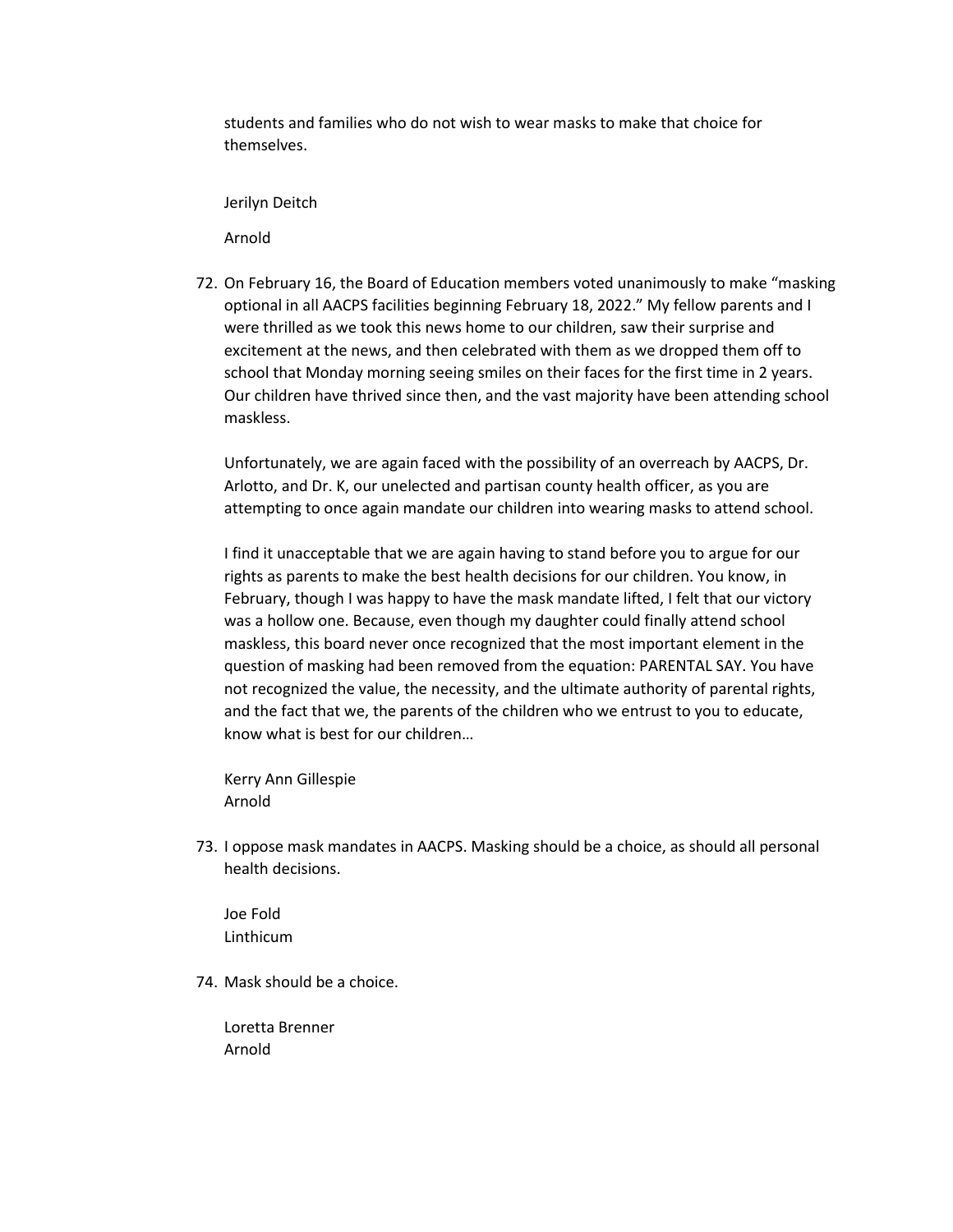75. Please do NOT bring back any masking rules. There are many studies that show no benefits to masking but they do show harmful side effects.

T.E. Bonney Annapolis

76. I oppose mask mandates.

David Hepting Pasadena

77. I oppose mask mandates in AACPS.

Megan Breslin

78. I oppose mask mandates in AACPS.

Brehanna fisher Lothian

79. Keep the Masks OFF our kids. You have no right to require an unconstitutional mandate. Shame on all of you!

Hannah Legg Severna Park

80. Masks are harmful to children it inhibits their ability to breath, see others faces and learning ability. If mask were really effective we would have worn them through every flu season. But they are not effective our natural immunity is best for our bodies. increased rebreathing of carbon dioxide From wearing the masks is not good for our children and has been found to be harmful. Look up the peer reviewed papers that approximately 130 doctors reviewed. <https://www.ncbi.nlm.nih.gov/pmc/articles/PMC8072811/>

[https://centerforneurologyandspine.com/do-masks-work-see-the-review-of-over-150](https://centerforneurologyandspine.com/do-masks-work-see-the-review-of-over-150-studies-below/) [studies-below/](https://centerforneurologyandspine.com/do-masks-work-see-the-review-of-over-150-studies-below/)

Gloria Habicht Millersville

81. Please do not return to masks. As the Anne Arundel County Department of Health has said, masks as commonly worn are not effective in preventing the spread of viruses such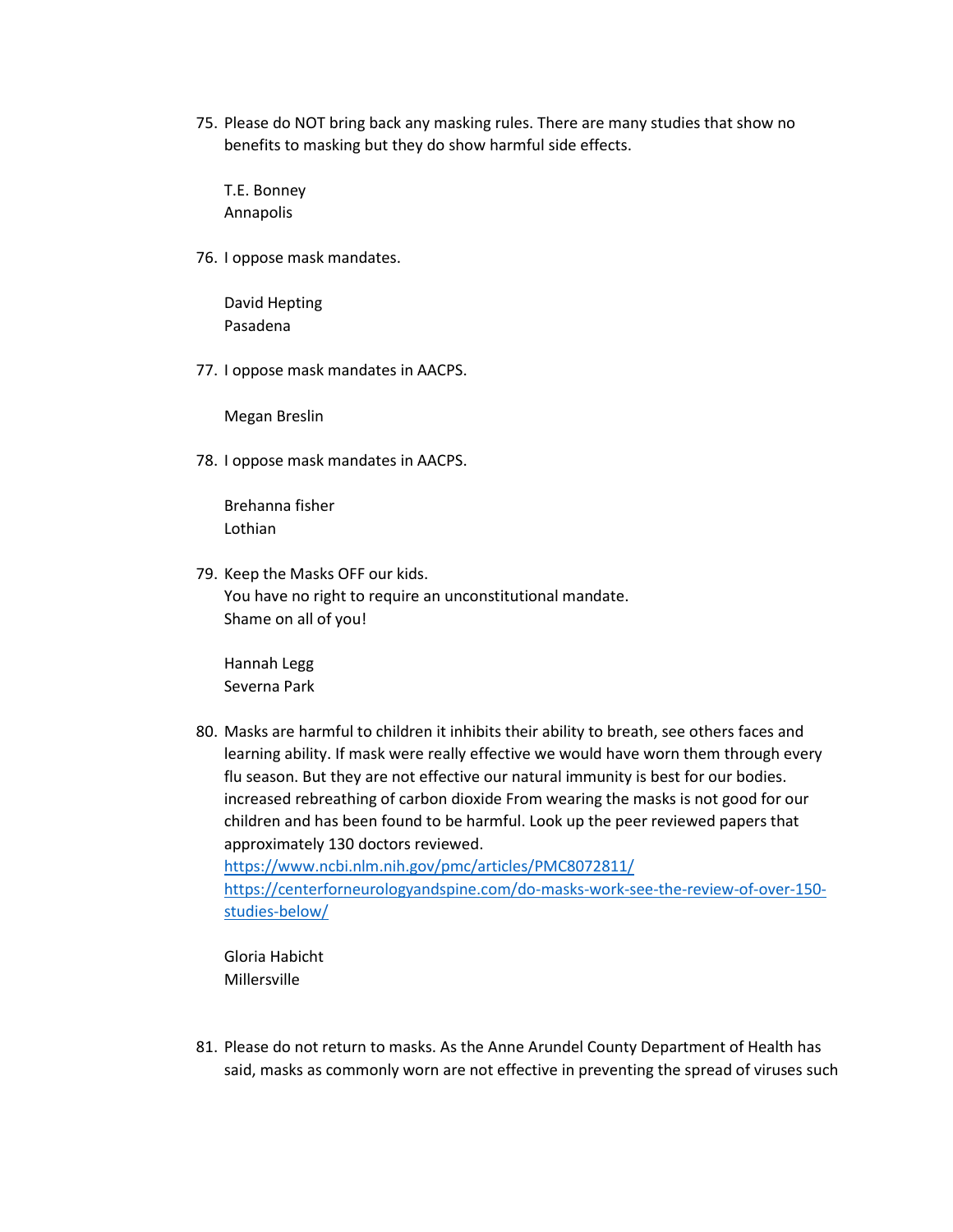as COVID. Perhaps temperature checks (done by bus drivers and at the door for walkers and staff) would be a more effective measure.

Slavka Weaver Severna Park

82. I oppose mask mandates.

Eric Norris Pasadena

83. Here we go again with Dr. K. Let's not forget that his own employer, AA Co. Dept. of Health, posted a graphic on Facebook months ago showing how cloth masks are essentially ineffective against COVID. Yet, here he is again pushing for a masking policy in our schools.

Children are not the demographic who are adversely effected by COVID. Any symptoms that children get are minor, and in most cases, weaker than flu symptoms. If we are not doing mitigations for the flu they at this point, we shouldn't be doing them for COVID. IF the older population, such as teacher/office staff, are worried about transmission then they have the option to mask up.

April 27, 2022 per NY Post- "Dr. Anthony Fauci says the US is no longer in the "pandemic phase" of COVID-19". He also stated, ""We're not going to eradicate this virus." We can't keep running back to masking every couple months. We are past that. Parents are past that. The time has come for this to be personal choice because as we have learned it doesn't matter if you are vaccinated, boosted once, or boosted twice, you can still contract Covid.

We have followed your ruling at reaching a vaccination rate that was required to remove masks from students. Now here it is a few months later and you are again "moving the goal posts".

With 24 days of school left, let's focus on finishing the year with the children happy.

Mark Trohanowsky Pasadena

84. No more masks now or in the future. We aren't going backwards. Stop these asinine policies all together. If a child is sick, he or she stays home until he or she is feeling better. NO QUARANTINE. NO MASK REQUIREMENTS. That is how you keep kids in school.

Nicole Kinstler Severna Park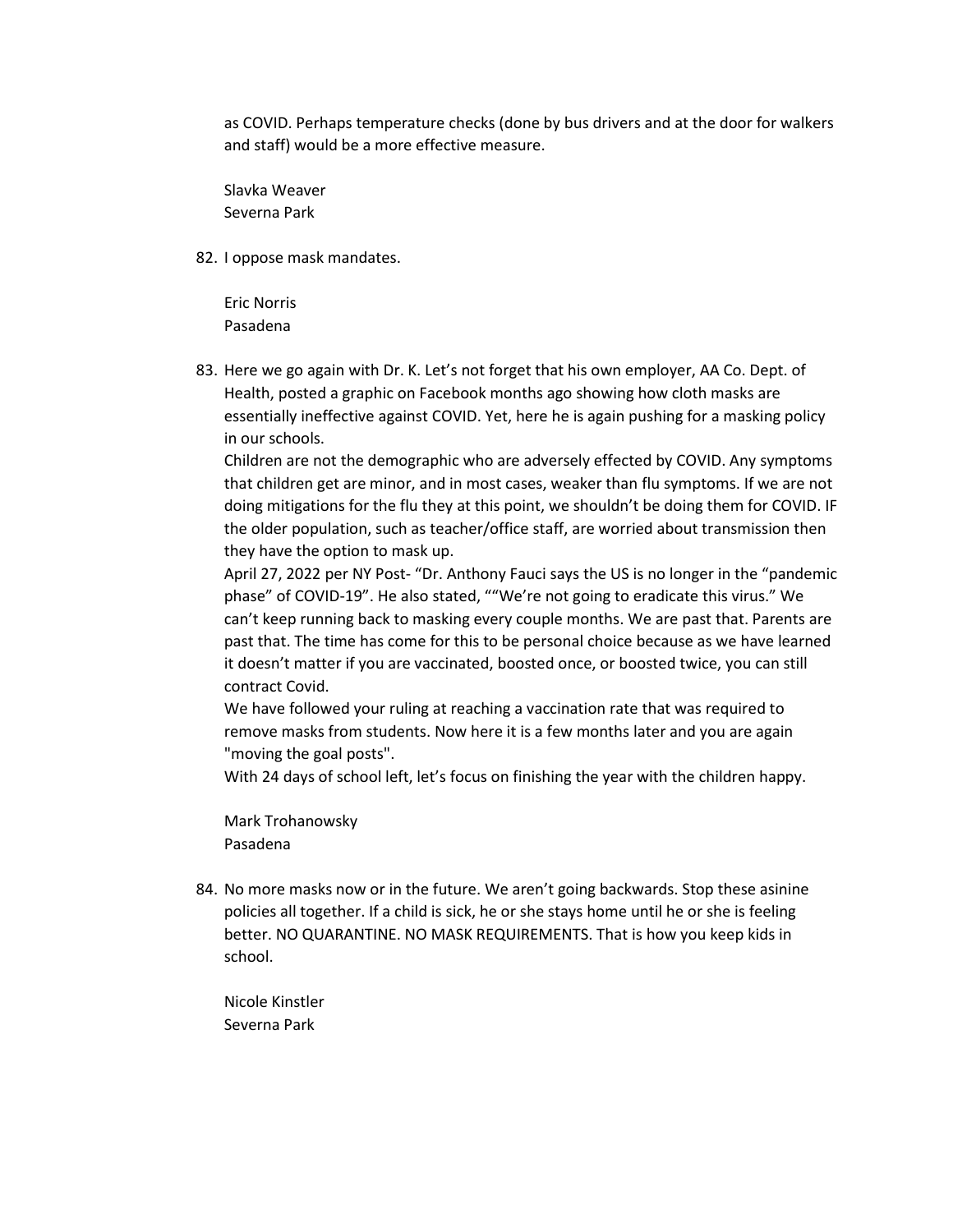85. I am against mandating students to wear a mask and/or be vaccinated due to the Covid-19 virus. Both have been proven to not stop the spread or keep these students from catching the virus. Masks have been studied and proven to be harmful to Children's development, self-esteem, and overall health. As your making decisions for our children, keep in mind these children will grow up to run our country, let's give them the liberty and justice they deserve to keep this country on track. Don't sent them into the world with mental health or developmental issues.

Karen Piotrowski Gambrills

86. Due to science, it has proven that masks do not work at all against covid 19. Therefore I vehemently oppose the mask mandate. It is abusive and lying to everyone that masks work. Mask mandates have already impaired my sons speech so badly that he has an impediment.

Also due to the fact that shots do not keep you from getting or spreading Covid, children nor teachers should be discriminated against if they do not get the shot. Medical information also is personal and legally does not have to be shared with anyone. It is a parents right to do their own cost analysis risk assessment whether they want to put a foreign substance in their or their child's body that is known to cause severe medical conditions and even death.

At this point in time, covid should be treated like the flu and if a child is sick, they should stay home but there should not be any discussions for additional mandates. Please think of our children and all they have already been through and lost!

Amanda Horvath Edgewater

87. This item has been discussed over and over again. This issue has also been decided and voted on by the State and also this school board. Is this now a political thing or an attention seeking measure? Covid is a disease that has a vaccine and treatments. The risk is very very small to my children. Mandating masks, mandating vaccines, and especially closing schools for ANY amount of time is an awful idea. And this board knows it. Do the right thing.

Tyrus Scott Annapolis

88. honestly cannot believe we are circulating back to masking our children again. There is so many issues within this school system that are more important than continuing to hold on to COVID. In my opinion these issue our school system is dealing with now with in our county are the product of Weak leadership and a BOE that allows the political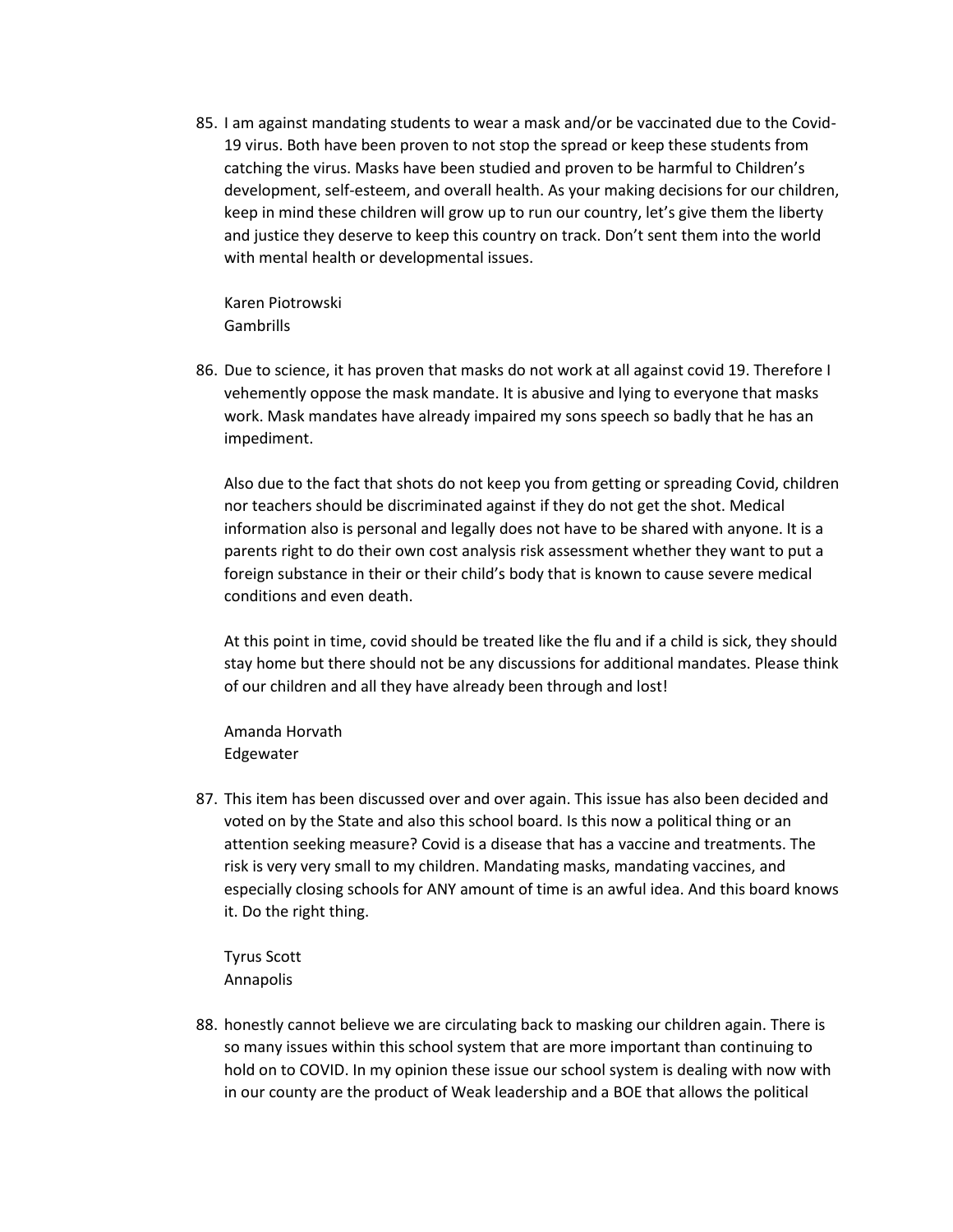climate to take priority over our children. I will repeat one of my favorite statements "what is the definition of insanity? Doing the same thing time and time again and expecting different results".

Melissa Idleman Pasadena

89. There is no conclusive data or properly executed scientific studies to show that masks reduced the rates of infection, especially in schools. What has been definitively proven is the negative effects masks have created for our children. From delayed speech development to anxiety and depression, the negative consequences of forced masking outweigh any benefits. If a parent and child determine that masking is right for them, they are free to choose to wear a mask. Conversely, parents and children who agree to live their lives free of masks, must be afforded the same freedom. We must move beyond the narrative that a person's actions of wearing a mask or receiving an injection have a particular bearing on others around them. Neither of these illusions have been proven accurate throughout the declared Covid pandemic. Let's focus on health campaigns to promote exercise and healthy eating which will reduce health problems and subsequent co morbidities, which are most closely associated with poor outcomes for individuals who experience Covid.

Thank you for considering the concerns of parents.

Michael Dolinger Severna Park

90. Under what authority does the AACPS BOE have to implement masks? There is no state or county emergency, hospitalizations are down, and we have hit the metrics to allow masks as an option. The job of the BOE is education, NOT POLTITICS!!!

The effects of Covid on students has been a major discussion and the detrimental effects emotionally, mentally, and physically that they have had on students. That has not changed! This fear that is being instilled in young kids has got to stop.

Your main concern should be at the learning loss that these students still have because of COVID. What is being done to address that? I have yet to hear a response from my children's school admin and anyone up the ladder.

Covid is not going away! AACPS needs to start coming to terms with that and how to live with it. Putting kids in masks is not the answer! This is not your lane! I still do not understand how Dr. K can have much influence and power over the BOE when he is not an elected official.

DO BETTER FOR YOUR STUDENTS AND FAMILIES!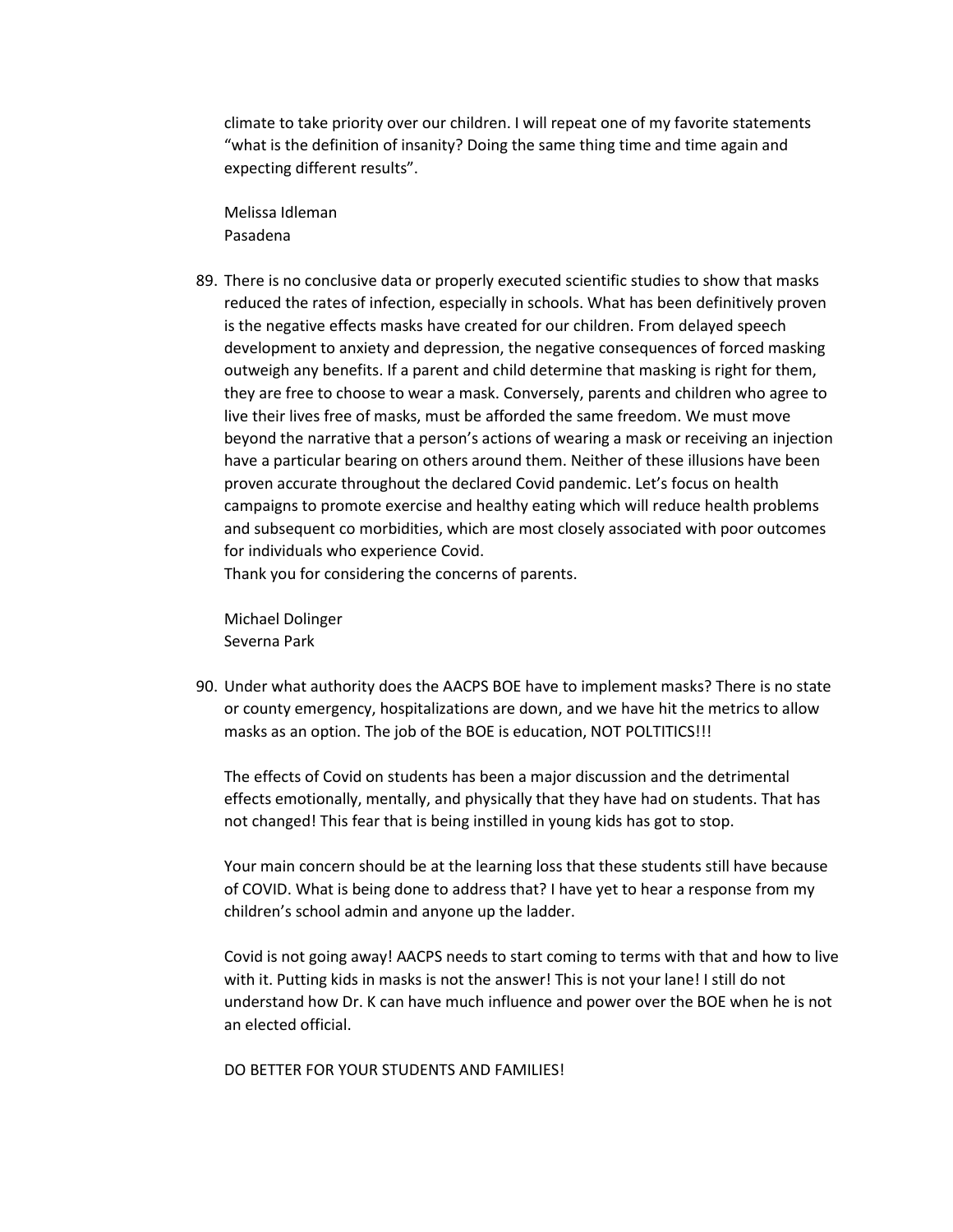Respectfully,

Elizabeth Tobe Annapolis

91. Since the Board Order that removed the mandating of masks in all AACPS Facilities on February 18th - there is no new evidence that masking children slows the spread of Covid-19. In PG county, where they have masked their children this entire time, they are experiencing the SAME spike in cases. Masks do not help. And in fact, there is overwhelming evidence that masks hurt children - socially, emotionally and academically. If you pass a motion to mandate masks, in any circumstance, SCHOOLS and CHILDREN will be the ONLY place and group in our county where there is a mask mandate. We must stop placing the burden of adult fears on the backs of our kids.

Shannon Leadbetter Crofton

92. Masks do not work. PG county has continued to mask and they are still seeing increased cases comparable to us. If masks actually worked their case rate would be dramatically lower. The virus particles that transmit Covid are so minute masks don't matter…they can fit through the pore size of face coverings easily. People who want to wear a mask CAN wear one whenever they feel necessary. All we are asking for is the CHOICE to remain in the parents' control so we can make the best decision for our own families.

Stephanie Penkert Edgewater

93. "Positive tests are estimated by multiplying tests taken by the positivity rate. Positive tests may not be equal to positive cases because of reporting differences and people taking multiple tests taken." This is the data you are using to re-institute mask mandate? Are you kidding me? People wearing masks are the minority in Maryland! Stop abusing our children!

Paula Veltre Montgomery Linthicum Heights

94. For the love of God please stop sticking our kids in masks. They are not properly fitted N95s, and even if they were, COVID isn't a material threat to, or from, children of grade school age. You're pushing families into private schools.

Christopher O'Connor **Crownsville**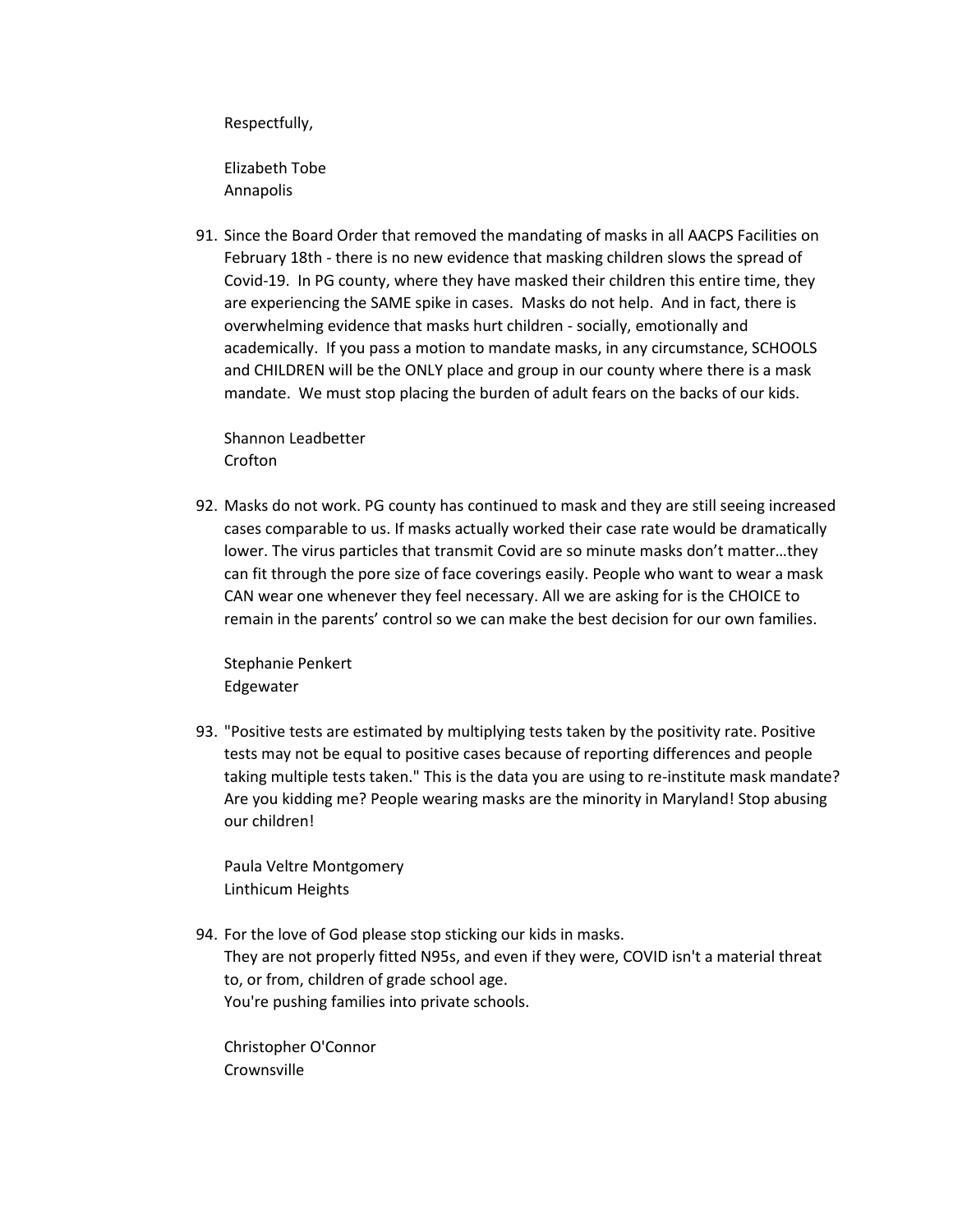95. Why are we going back to using a system that doesn't effectively work? Rather than forcing children to wear masks, let the parents decide for their child. Why not install new air filters in the schools, take more time to clean surfaces and wash hands. There are other ways to finish the school year out safely, in person, than by forced masking.

Charlie Penkert Edgewater

96. To vote in favor of this agenda item would be a vote against the children of AACPS. Mask mandates have proven ineffective of stopping the spread of covid. Just look at the case rate in PG county schools compared to our own, the numbers are virtually the same. The difference I can testify to seeing in my own children since the mask mandate has been lifted in AACPS is the smile on their faces, the enthusiasm to attend school everyday and a vast increase of self confidence. It is troubling to think all that could be taken from them once again for a virus that isn't going anywhere and largely does not affect children negatively. What does have a negative impact is mask mandates. If they can sit elbow to elbow and eat lunch and go out in public with no mask safely they can learn and interact in school all day without being masked. Freedom of choice is what all AACPS students and staff deserve.

Melissa Dillon Millersville

97. I oppose mask mandates.

Eric Norris Pasadena

98. I vehemently oppose any and all mask mandates in AACPS. Covering a child's face mutes nonverbal forms of communication and can result in robotic and emotionless interactions, anxiety and depression. Seeing people speak is a building block of phonetic development. It is especially important for children with disabilities such as hearing impairment. Do not force our children to make developmental sacrifices that will the cause long-term harm.

Nicole Hutchison Shady Side

99. Please leave the children alone. It would make zero sense to mask the kids that are barely even infected by this virus- the stomach bug is making them more sick. They would leave the school to venture with their friends and family in all the other places of the world that are mask free. Leave them alone. They need fresh air and faces. Don't do this to us again.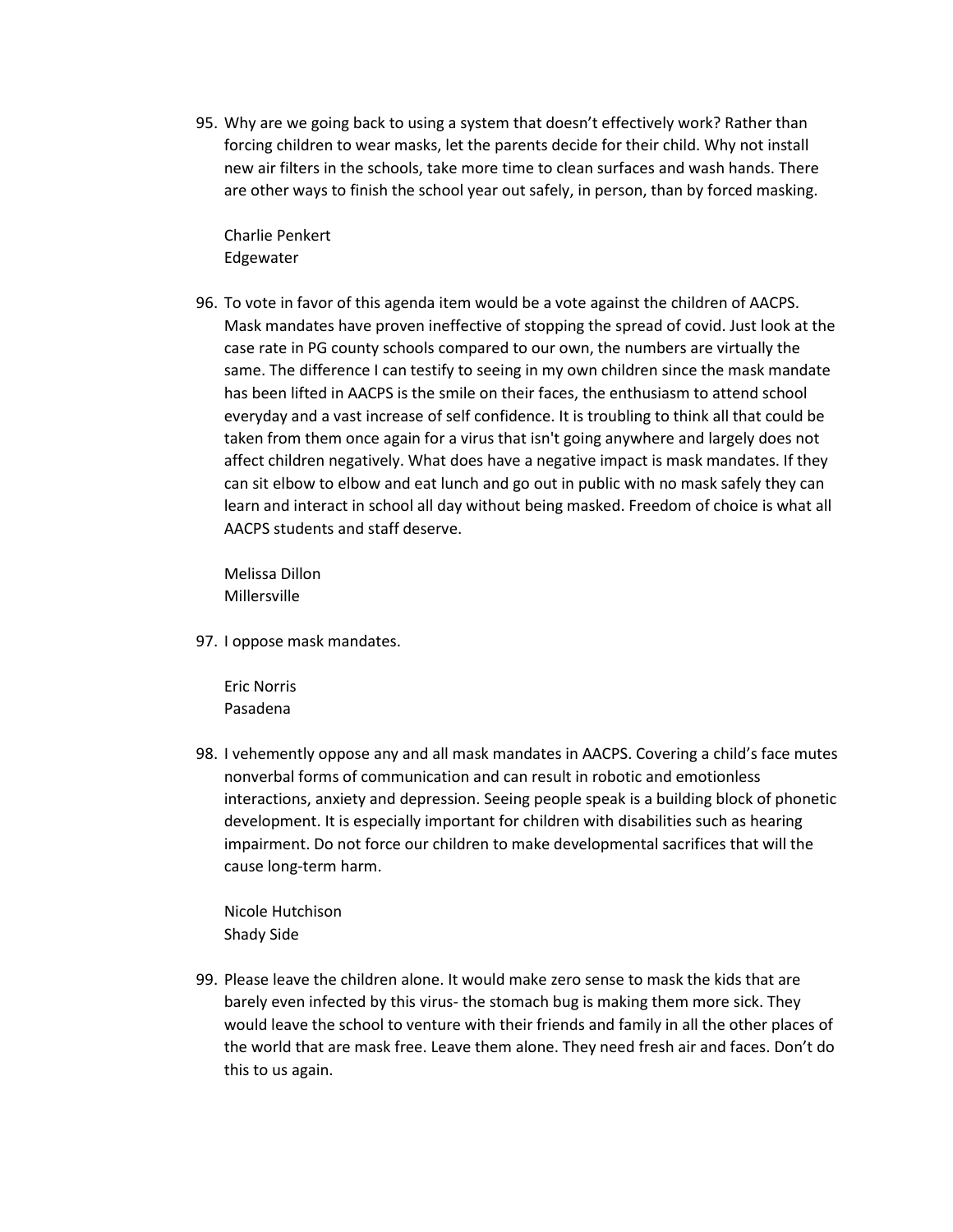Jennifer Campbell Severna Park

100. Good day to you all. I would like to thank you for understanding and realizing we each can decide to mask up as needed and do not need a group of people to tell us to do so. "It's a myth that masks prevent viruses from spreading. The overall evidence is clear: Standard cloth and surgical masks offer next to no protection against virus-sized particles or small aerosols.1 The size of a virus particle is much too small to be stopped by a surgical mask, cloth or bandana. A single virion of SARS-CoV-2 is about 60-140 nanometers or 0.1 microns.2 The pore size in a surgical mask is 200-1000x that size. Consider that the CDC website states, "surgical masks do not catch all harmful particles in smoke." And that the size of smoke particles in a wildfire are  $\sim$ 0.5 microns which is 5x the size of the SARS-CoV-2 virus! Wearing a mask to prevent catching SARS-CoV-2, or similarly sized influenza, is like throwing sand at a chain-link fence: it doesn't work. There has been one large randomized controlled trial that specifically examined whether masks protect their wearers from the coronavirus. This study found mask wearing "did not reduce, at conventional levels of statistical significance, the incidence of Sars-Cov-2-infection."3"." If you return to mask wearing we all will know your level if incompetency. This will reflect on your career forever and will ultimately end your position here. Thank you for your time. Andra Cerasani ([\(https://americasfrontlinedoctors.org/legal/masks-and-the-law/\)\)](https://americasfrontlinedoctors.org/legal/masks-and-the-law/))

Andra Cerasani Pasadena

101. Children have been irrevocably harmed by any and all forced masking measures. You e had 2 years to see that masks do NOT work, they only contain the virus of fear and paranoia. Study after study has shown that masks simply do not work and are harmful to everyone's mental and physical health. You simply will not muzzle children any more! It's child abuse. If a poor child has been brainwashed by his parent into thinking he needs a mask to be healthy, well that is a choice for that family to make, not the schools. Schools educate, and that's it!! Kids will not be sacrificed again!!

Kecia Pettey Annapolis

102. I adamantly oppose masking children or imposing any quarantine on healthy people. Do not force masking against the wishes of parents. The masks do not stop Covid. They are an emotional support tool that should be optional for those who need the crutch. Schools who are making kids quarantine because of contact with a person who tested positive should be held accountable for not following the board's previous order. Stop discrimination against vax status which is a private medical matter. We are no longer in a state of emergency. Hospital and death rates are down. You are sowing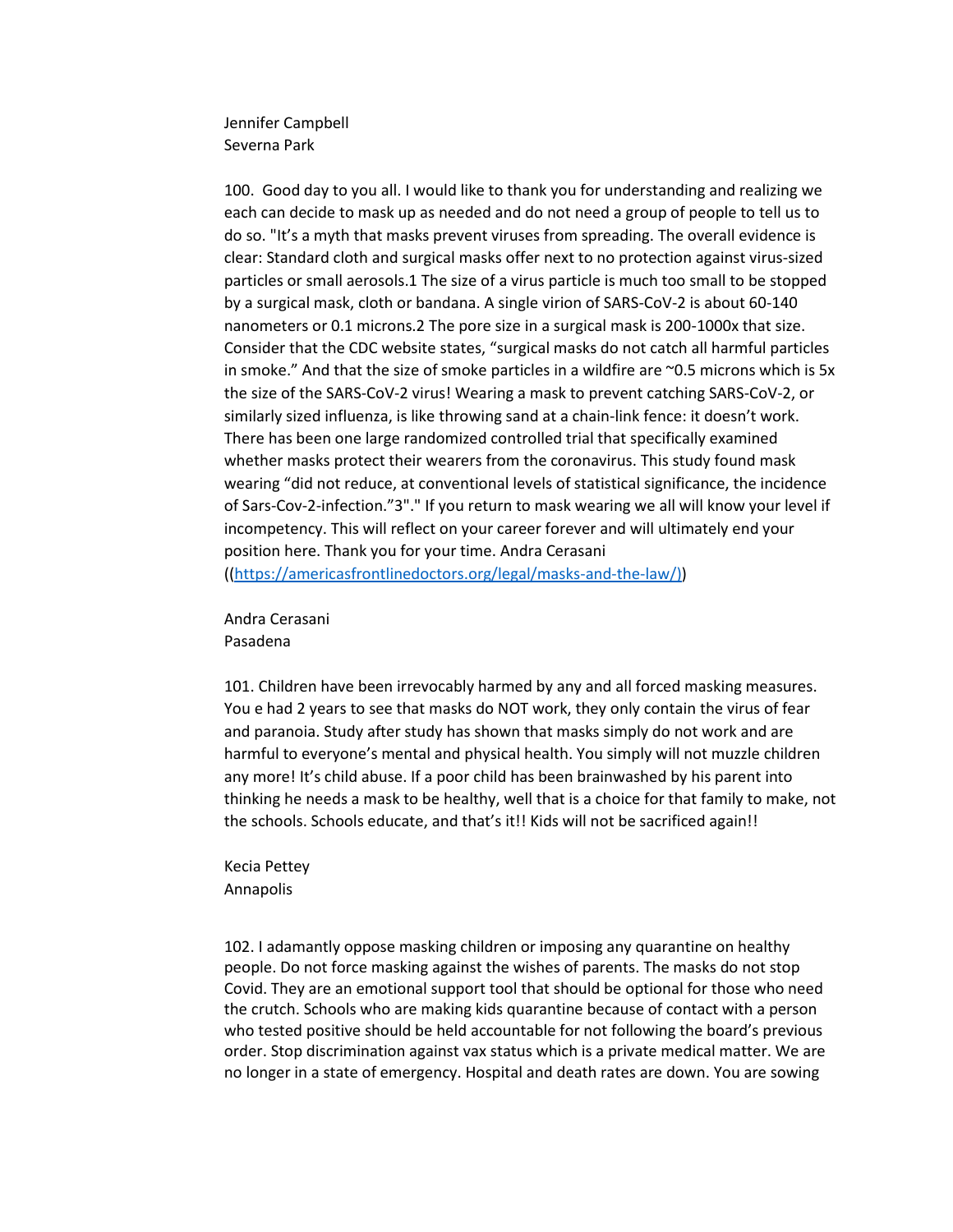fear with talks of outbreaks. This is now the new flu. The sick should stay home, wash your hands, and let our kids get the mask free education I'm paying for!!!

Respectfully,

Ruth Laughary Severna Park

103. Masks don't work & vaccinated get covid. Suicide & attempts rose 35%, > in depression/anxiety & education fell because of covid protocols. Our kids are THRIVING. Don't destroy this because a couple of kids got sick (none died) sacrificing the many for the couple. You have ONE job - educate. Stay focused.

Lisa Smith Severna Park

104. Masks need to remain optional regardless of 5%. The flu is worse than Covid. The mental affects it will have on staff and students is not worth it. There is enough science that shows masks do not work, only minimally does a N95 mask work. Get used to Covid by treating it like the flu or any other illness. Do not go backwards and force masking, the risks of masking causes depression, massive speech delays and so much more. Masks need to be optional.

Amanda Runion Glen Burnie

105. The fact that new COVID mitigation strategies are being discussed by Drs. K. and Arlotto is utterly laughable at this point. There are so many other pressing issues in AACPS that our Health Department could be focusing on, i.e. the nutritional quality of the meals that are provided, declining mental health of our student/staff population, and the unhealthy amounts of screen time required for schoolwork.

Does Dr. K. think that we've forgotten that just a few months ago he told us that cloth/surgical masks are ineffective in preventing the spread of COVID? Is this recommendation supposed to be taken as a "better option" than his current recommendation that discriminates against those who have chosen not to receive the COVID shots? Mandatory masking in schools, under any c circumstances, goes against Board policy. It is a choice.

We have lost our frame of reference. We would never have forced our kids to put a mask on their faces because of a 5% positive flu rate, strep throat rate, RSV rate, etc. We have let the "experts" lead us into a place where we have forgotten how to critically think for ourselves. THIS DOES NOT MAKE SENSE.

Please consider what is best for your children and family. If wearing a mask makes sense to you, by all means, go for it. It should not be forced on those of us who cannot see the reasoning behind it.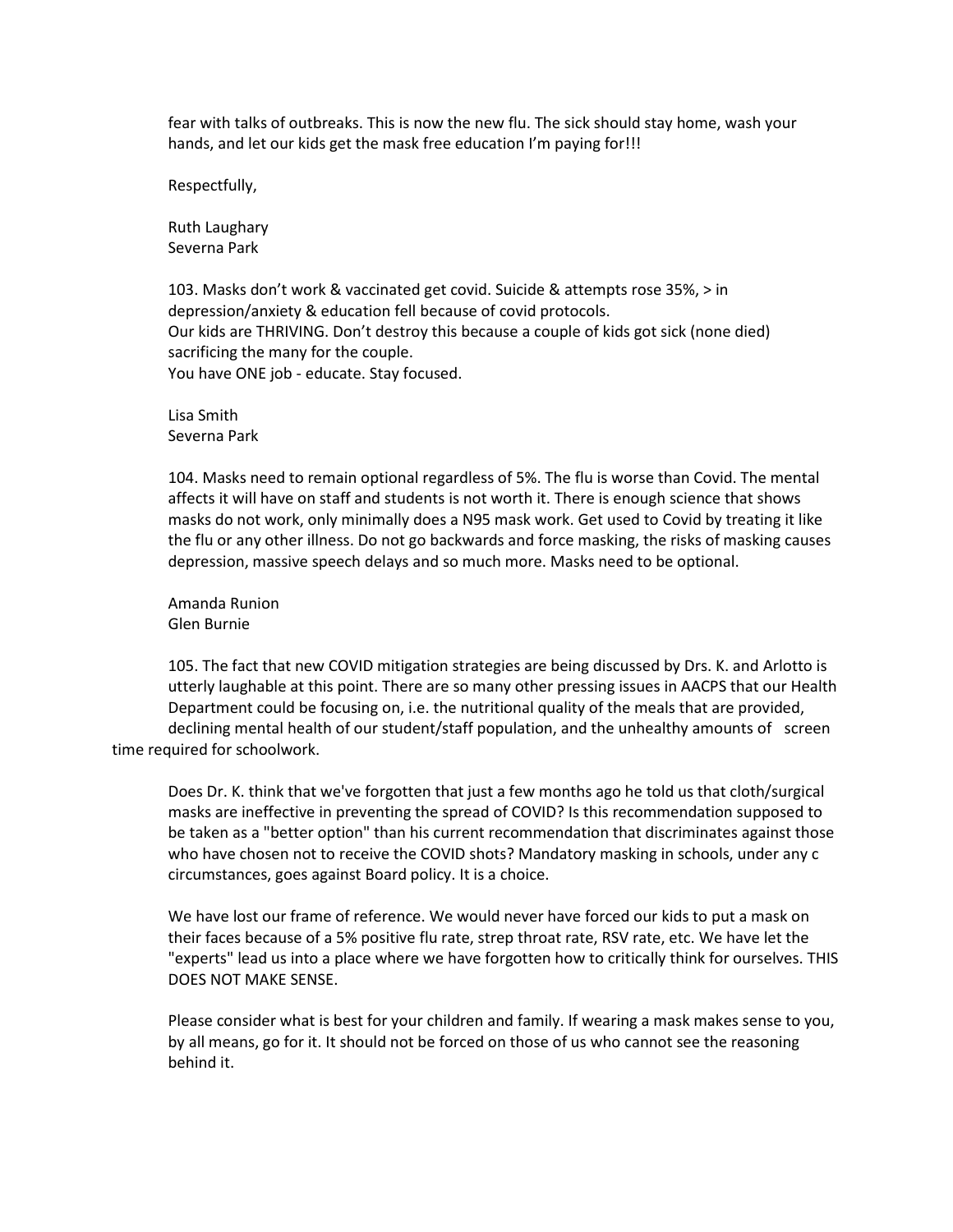Drs. K and Arlotto should be ashamed for taking up anymore of everyone's time for this nonsense.

Tina Belford Linthicum

106. I am writing to the Board Members today regarding the mitigation strategies recently proposed by Dr. K.

The county has already met the off ramp established by Dr. K so why does he continue to move the goal post? Why are we using the same mitigation strategies we have used before and expecting different results?

Our children cannot be part of this continued need for power. Children in this county continue to fall behind academically and it is time for decisions to be made between parents and their children regarding this topic. It is time for us to move on from this topic like so many other counties and states have done to this point.

Krista Drecchio Severna Park

107. Dear Board of Education,

Please accept this written testimony regarding the May 18, 2022 agenda item 6.06 New COVID-19 Outbreak Mitigation Strategies. I am the parent of two children attending school in AA County.

During the COVID pandemic, our children have carried a great burden placed upon them by faulty science and overzealous leadership. Mental illness is widespread, suicide rates are increasing and our children are behind the curve educationally. This is because of masking.

Masks have proven to be ineffective and can actually increase sickness. There is no valid medical support for using this ineffective method of preventing the spread of illness.

[https://thenationalpulse.com/2022/05/16/study-finds-correlation-between-mask-compliance](https://thenationalpulse.com/2022/05/16/study-finds-correlation-between-mask-compliance-%09and-covid-deaths/)[and-covid-deaths/](https://thenationalpulse.com/2022/05/16/study-finds-correlation-between-mask-compliance-%09and-covid-deaths/) 

The Covid virus is no longer killing people and natural immunity from previous infection has been proven to be long lasting, much longer than immunity from the vaccine. It is time to move forward. Enough is enough.

Do not let fear or cowardice dissuade you.

Choose the children. No mandatory masks.

Thank you,

Victoria Hoffman